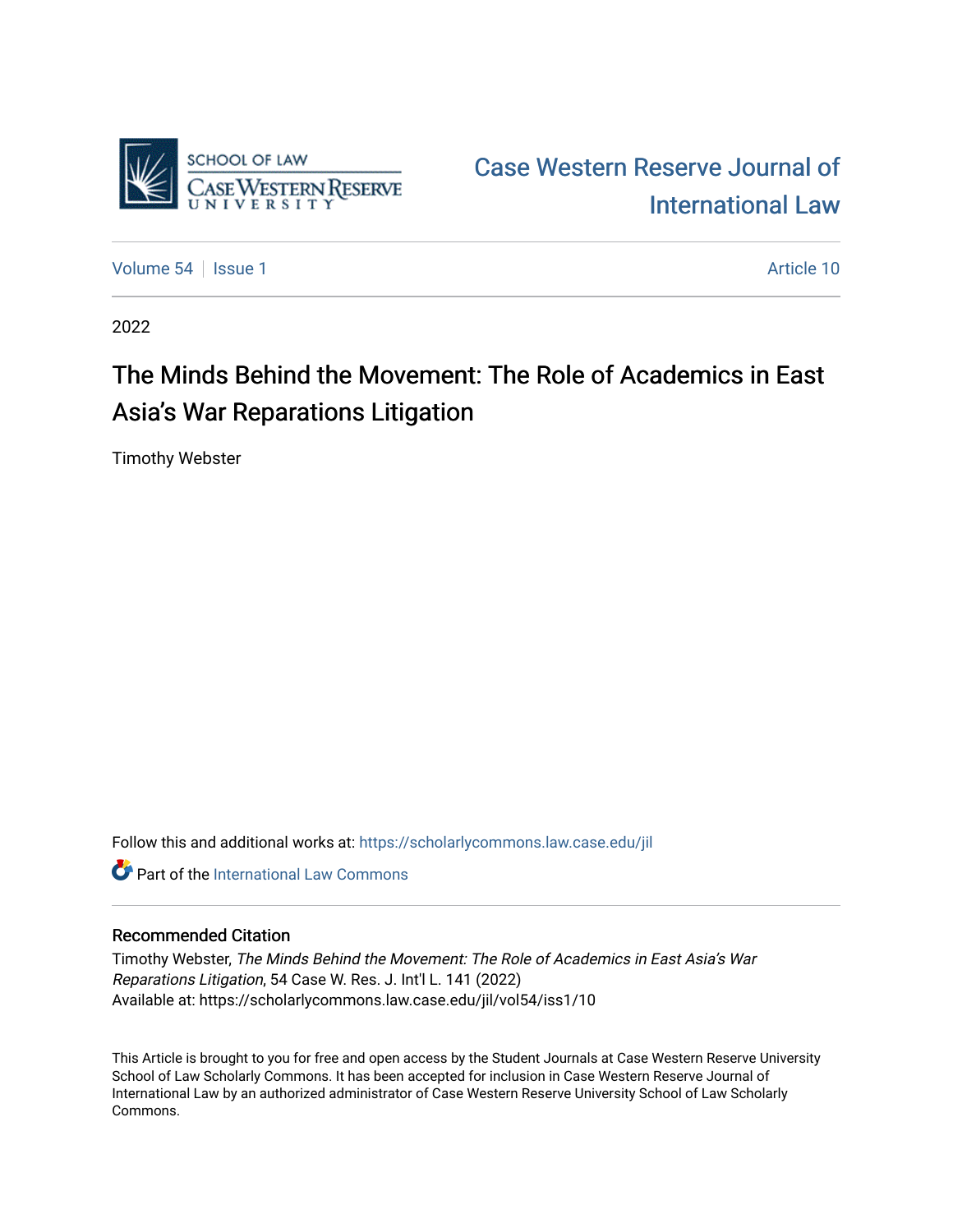# THE MINDS BEHIND THE MOVEMENT: THE ROLE OF ACADEMICS IN EAST Asia's War Reparations **LITIGATION**

# *Timothy Webster\**

#### TABLE OF CONTENTS

| T.   |                                                     |  |
|------|-----------------------------------------------------|--|
| II.  |                                                     |  |
|      |                                                     |  |
|      | B. Tanaka Hiroshi 田中宏 (Japan) (1937-Present)  147   |  |
|      | C. Utsumi Aiko 内海愛子 (Japan) (1941-Present)  150     |  |
|      | D. Yoshimi Yoshiaki 吉見義明 (Japan) (1946-Present) 152 |  |
|      | E. Onuma Yasuaki 大沼保昭 (Japan) (1946-2018) 156       |  |
| III. |                                                     |  |
|      |                                                     |  |
|      |                                                     |  |
|      | C. Yun Chung-ok 尹貞玉, 윤정옥 (Korea) (1925-Present) 162 |  |
|      |                                                     |  |
|      |                                                     |  |
|      |                                                     |  |
|      |                                                     |  |

#### I. INTRODUCTION

Japan divides its modern history into two periods: the postwar (1945–present) and the prewar  $(1868-1945).$ <sup>1</sup> In the conventional account, the end of World War II (and termination of the 1952 U.S.

<sup>\*</sup> Professor of Law, Western New England University; Adjunct Professor of Law, Case Western Reserve University.

<sup>1.</sup> *See, e.g.*, *Postwar Period (1945–Present)*, UNIV. OF PITT., https://www.japan pitt.pitt.edu/timeline/postwar-period-1945-present [https://perma.cc/Q4H M-VFHW]; *Meiji Restoration*, ENCYC. BRITANNICA, https://www.britanni ca.com/event/Meiji-Restoration [https://perma.cc/XEP9-RVSL] ("[T]he Meiji Restoration of 1868 came to be identified with the subsequent era of major political, economic, and social change—the Meiji period (1868–1912) that brought about the modernization and Westernization of the country.").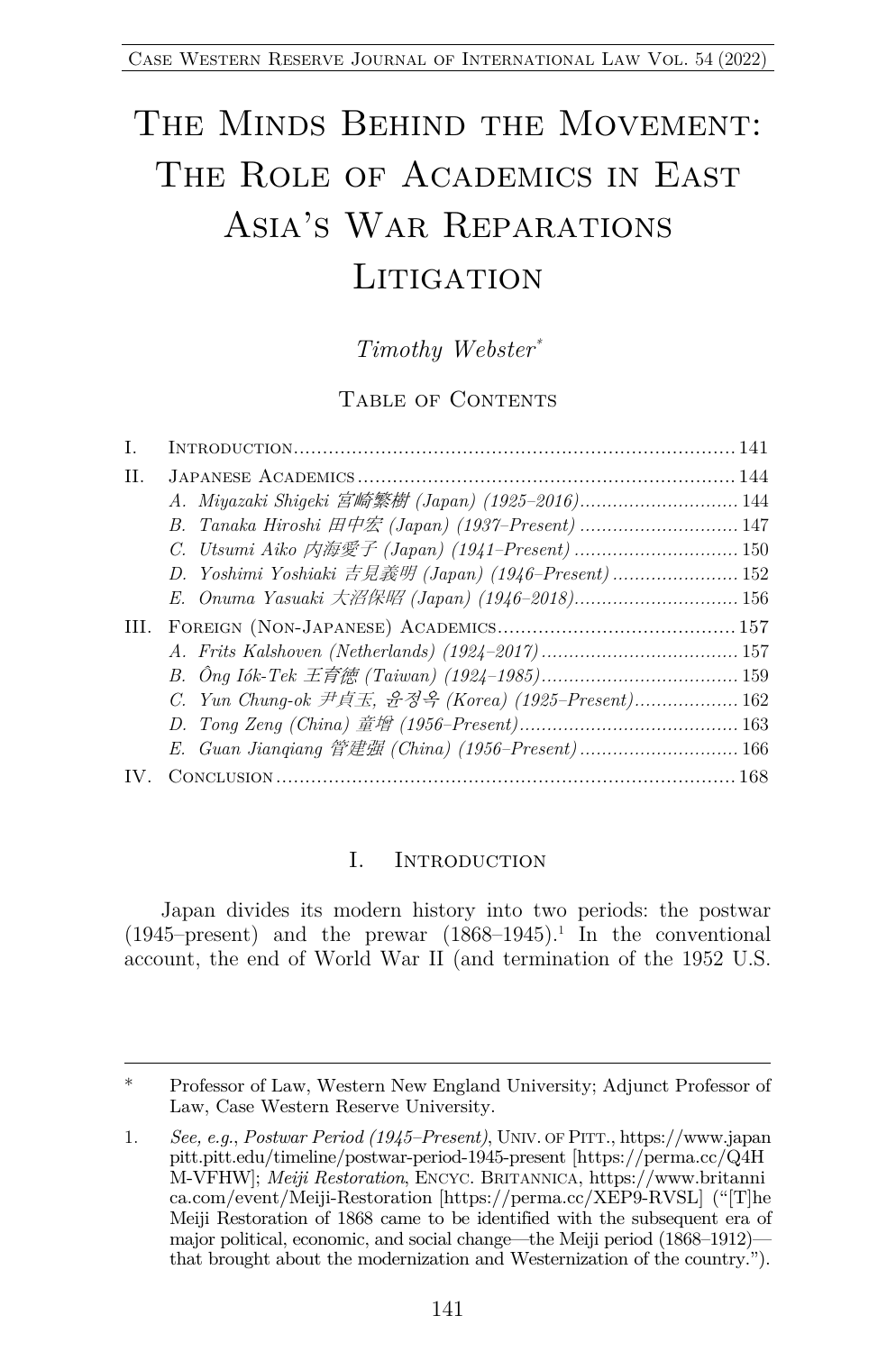occupation of Japan)2 marks Japan's entrée into world politics as a liberal democracy. But the war itself continues to generate bitter controversy in East Asia. Within Japan, conservative circles deny or downplay Japanese aggression; they describe Japan's invasion of East and Southeast Asia as wars of liberation from Western imperialism, call mass atrocities such as the Rape of Nanking a "fabrication," and accuse "comfort women" of avarice and mendacity.3 Progressive Japanese, by contrast, call attention to the various war crimes Japan committed, from the use of chemical weapons against Chinese civilians, to the enslavement of Chinese men and prisoners of war ("POWs"). 4 Regionally, Japan and South Korea are locked in a diplomatic struggle due to a series of recent verdicts where Korean courts ordered Japanese multinationals to compensate wartime forced laborers.<sup>5</sup> China also uses the war to inculcate anti-Japanese sentiment in its increasingly nationalistic populace, providing a social safety valve by which Chinese citizens may blow off steam.6

For the entire postwar period, Japanese courts have adjudicated issues of legal liability for the war. In the 1950s, survivors of the atomic bomb sued Japan.7 In the 1960s, Japanese citizens sought repayment for assets seized by foreign countries.<sup>8</sup> In the  $1970s$ , war reparations litigation internationalized: Korean survivors of the atomic bombing demanded access to medical services that Japan provided to its

- 4. Tsutsui, *supra* note 3, at 1399–1404.
- 5. Troy Stangarone, *South Korea and Japan Continue to Struggle to Bridge Their Differences*, THE DIPLOMAT (Nov. 11, 2020), https://thediplomat.co m/2020/11/south-korea-and-japan-continue-to-struggle-to-bridge-theirdifferences/ [https://perma.cc/9DNG-ESHC].
- 6. *See, e.g.*, Yinan He, *History, Chinese Nationalism and the Emerging Sino-Japanese Conflict*, 16 J. CONTEMP. CHINA 20, 22 (2007).
- 7. Shimoda v. State (Tokyo Dist. Ct. 1963), *translated in* 8 JAPANESE ANN. INT'L L. 231.
- 8. Timothy Webster, *The Long Tail of World War II*, *in* JUST PEACE AFTER CONFLICT (Carsten Stahn & Jens Iverson eds., 2020).

<sup>2.</sup> *Occupation and Reconstruction of Japan, 1945–52*, OFF. OF THE HISTORIAN, https://history.state.gov/milestones/1945-1952/japan-reconstr uction [https://perma.cc/L6YQ-VW9S].

<sup>3.</sup> *See, e.g.*, Kiyoteru Tsutsui, *The Trajectory of Perpetrators' Trauma: Mnemonic Politics Around the Asia-Pacific War in Japan*, 87 SOC. FORCES 1389, 1403 (2009); David E. Sanger, *New Tokyo Minister Calls 'Rape of Nanking' a Fabrication*, N.Y. TIMES (May 5, 1994), https://www.nytimes.c om/1994/05/05/world/new-tokyo-minister-calls-rape-of-nanking-a-fabricatio n.html [https://perma.cc/8QFJ-YTMZ]; Tomomi Yamaguchi, *Japan's Right-Wing Women and the "Comfort Women" Issue*, 6 GEO. J. ASIAN AFFS. 45, 46 (2020).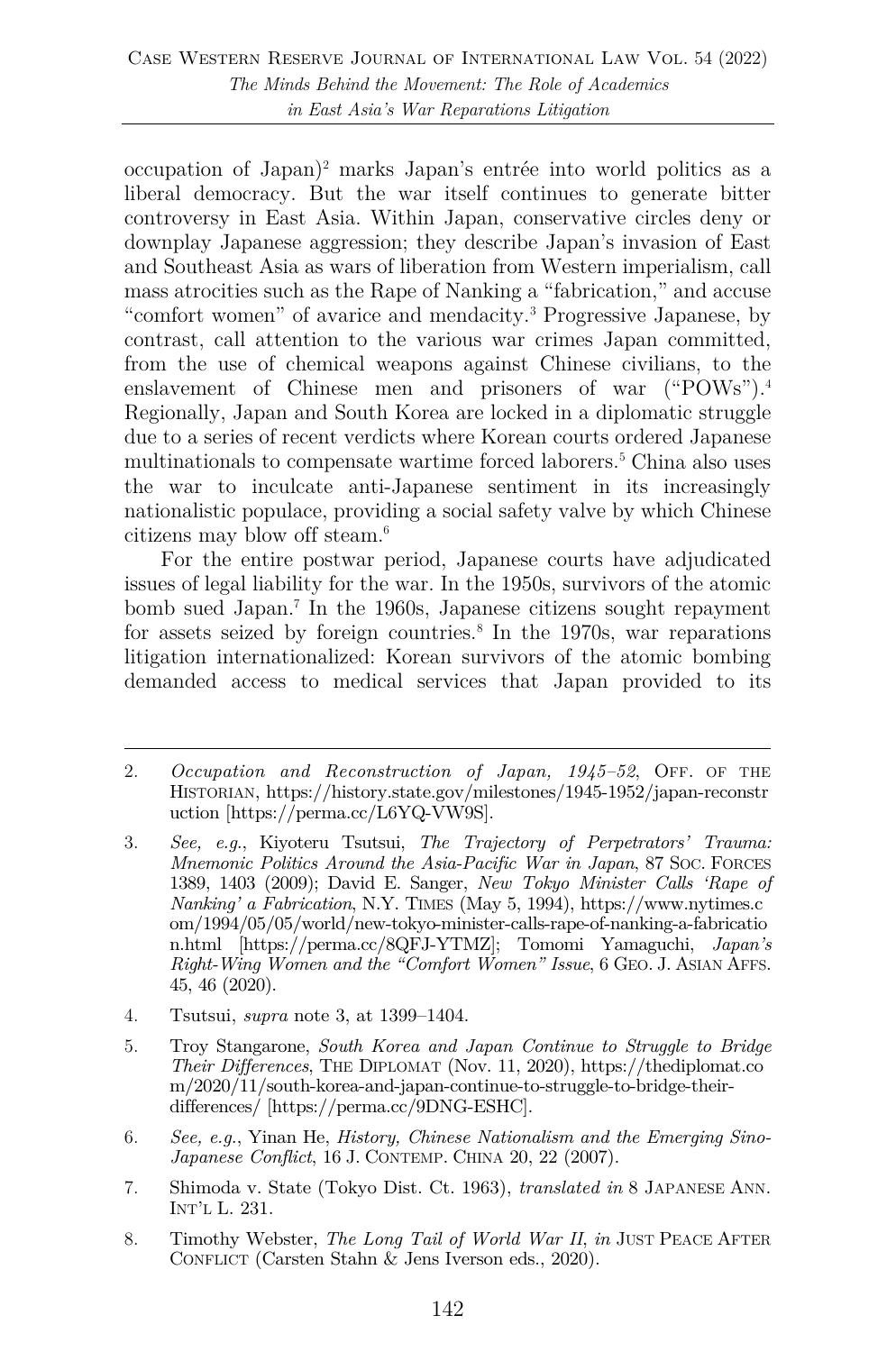citizenry;9 Taiwanese veterans requested pensions and medical services that veterans with Japanese citizenship received;<sup>10</sup> ethnic Koreans stranded on Sakhalin Island, which Japan retroceded to the Soviet Union after the war, sought repatriation to their home country.<sup>11</sup> And, in the 1990s, after the revelation of the comfort women and forced labor issues, hundreds of plaintiffs—mainly from China and South Korea stepped forward to file their complaints.<sup>12</sup>

Behind the scenes, a complex array of scholars, lawyers, and activists laid the groundwork for these cases. In the 1970s and 1980s, groups with names such as the "Consideration Committee" formed to spearhead a particular lawsuit or advocate for a particular cause.<sup>13</sup> These committees comprised a small number of people (at most, a dozen) to conduct research, communicate with potential plaintiffs, attract media coverage, demonstrate, and disseminate information through newsletters. $^{14}$  In the 1990s, trial support groups, whose members might number in the hundreds or even thousands, sprang up to provide moral, financial and logistical backing.15

It is probably more accurate to speak of these support groups as epistemic communities, consisting of attorneys, academics and activists.16 But given the present focus on academics, this Article profiles only people with academic affiliations. Most are, or during their lifetimes were, full-time academics. The exception is Tong Zeng, who

- 10. In Soo Son, *Koreans in Sakhalin*, 9 INT'L J. WORLD PEACE 7, 11 (1992).
- 11. *Id.* at 8.
- 12. Mitch Shin, *Conflict Between South Korea and Japan Surges Again with Court's 'Comfort Women' Decision*, THE DIPLOMAT (Jan. 26, 2021), https://thediplomat.com/2021/01/conflict-between-south-korea-and-japan -surges-again-with-courts-comfort-women-decision/ [https://perma.cc/69X Q-A7ZV].
- 13. *See, e.g.*, Daqing Yang, *Documentary Evidence and the Studies of Japanese War Crimes: An Interim Assessment*, *in* RESEARCHING JAPANESE WAR CRIMES RECORDS 21, 27 (2006).
- 14. *See id.*
- 15. *Id.*
- 16. Britannica defines epistemic community as a "network of professionals with recognized expertise and authoritative claims to policy-relevant knowledge in a particular issue area." Anne L. Clunan, *Epistemic Community: International Relations*, ENCYC. BRITANNICA, https://www.britannica.com /topic/epistemic-community [perma.cc/V8U4-LJ5U].

<sup>9.</sup> Ágota Duró, *Medical Assistance for Korean Atomic Bomb Survivors in Japan: (Belated) Japanese Grassroots Collaboration to Secure the Rights of Former Colonial Victims*, 16 ASIA-PACIFIC J. 1, 12 (2018).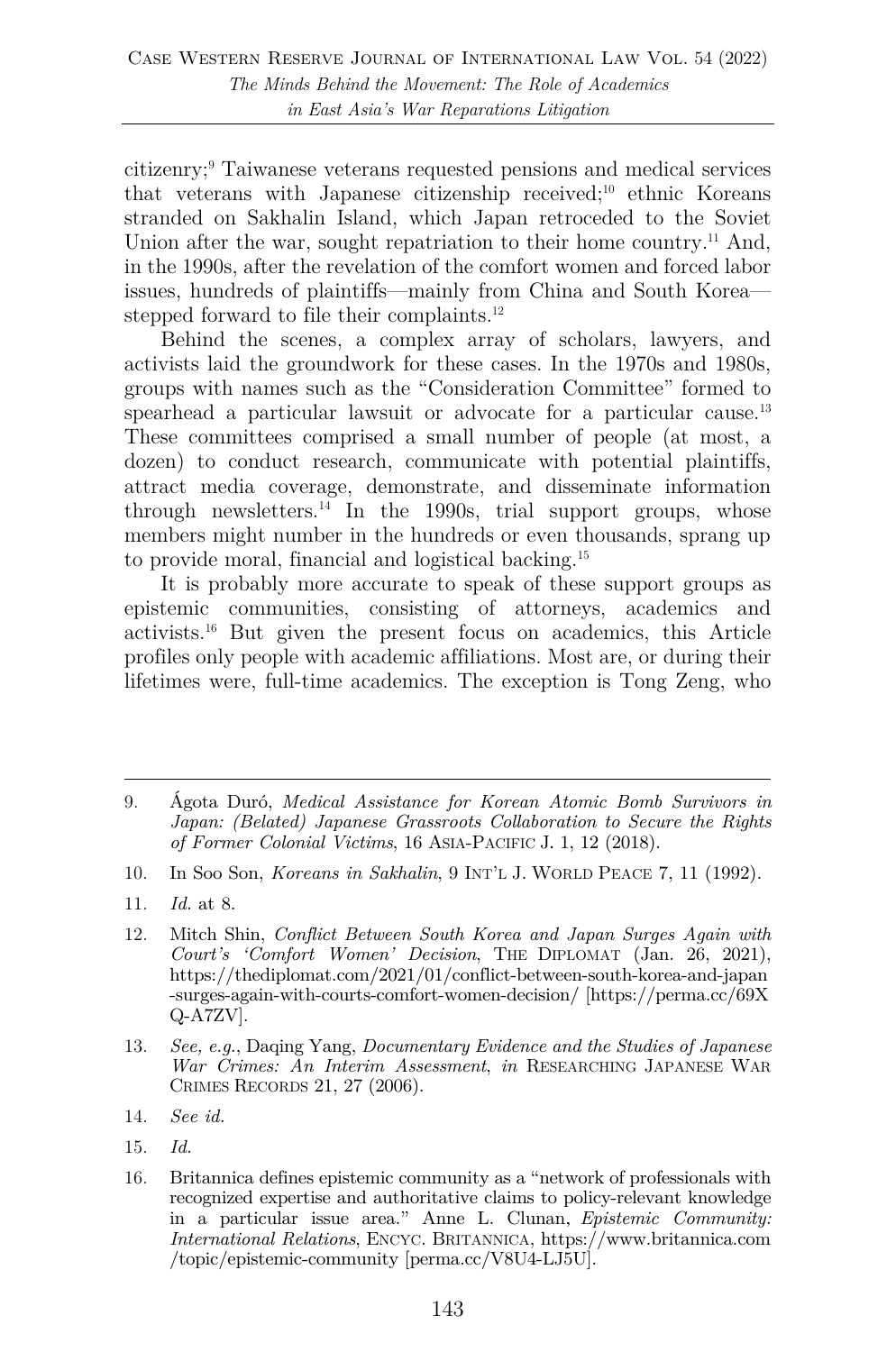briefly held a lectureship at a university in Beijing in 1990.<sup>17</sup> He remains, even now, the most influential war reparations activist in China.18 The others are not necessarily the most influential academics in East Asia's war reparations movement. Instead, I have prioritized *representativeness* by including people from five different countries. Since most war reparations actors (lawyers, academics, activists, etc.) are Japanese, half of the profiles (five of ten) are of Japanese academics.

At the same time, I wish to stress that this is a *regional* and *transnational* movement, and therefore include scholars from China, South Korea, and Taiwan. I ensure a modest degree of gender representation by including two women: Utsumi Aiko and Yun Chungok. Finally, and perhaps most controversially, I include one Westerner, Professor Frits Kalshoven. His selection reflects various concerns: first, war reparations is also a "Western issue;"<sup>19</sup> second, some plaintiffs who filed in Japan were actually Western (Dutch, American, British, Australian, etc.);<sup>20</sup> third, Kalshoven was a leading scholar of international humanitarian law  $("HIL")$ , $^{21}$  and his theory of individual reparations for violations of IHL is a key legal plank of the war reparations movement.<sup>22</sup>

# II. Japanese Academics

# *A. Miyazaki Shigeki* 宮崎繁樹 *(Japan) (1925–2016)*

Alongside Professor Ông Iók-tek (profiled below), Professor Miyazaki was a fountainhead of East Asia's war reparations movement.

- 18. *Civil Claims for Post-War Compensation Aims at Peace and Friendship*, PEOPLE'S DAILY ONLINE (Jan. 23, 2018, 1:52 PM), http://en.people.cn/ n3/2018/0123/c90000-9418738.html [https://perma.cc/6NQ4-MNJY].
- 19. Frits Kalshoven, *State Responsibility for Warlike Acts of the Armed Forces: From Article 3 of Hague Convention IV of 1907 to Article 91 of Additional Protocol I of 1977 and Beyond*, 40 INT'L. & COMPAR. Q. 827, 829 (1991).
- 20. *Id.* at 857, n.91.
- 21. Roger Bartels et al., *In Memoriam: Frits Kalshoven*, EJIL: TALK! (Sept. 11, 2017), https://www.ejiltalk.org/in-memoriam-frits-kalshoven/ [https:// perma.cc/ZT45-SKNX].
- 22. Kalshoven, *supra* note 19, at 829.

<sup>17.</sup> Tong was appointed a temporary lecturer at the Beijing Chemical Management Cadre College in April, 1990. According to Chinese sources, he "resigned" his position later that year to pursue war reparations activism on a full-time basis. *See* Zhang Lei, *Zhongguo Minjian Duiri Suopei Yundong Faqiren: Yao Wei Shouhaizhe Taohui Gongdao* [*Initiator of Chinese Citizens' Movement for Compensation from Japan: Seeking Justice for the Victims*], ZHONGGUO QINGNIAN BAO [CHINA YOUTH NEWS] (July 5, 2018), http://news.sina.com.cn/o/2018-07-05/doc-ihevauxk6872 197.shtml [https://perma.cc/SL92-DUNH].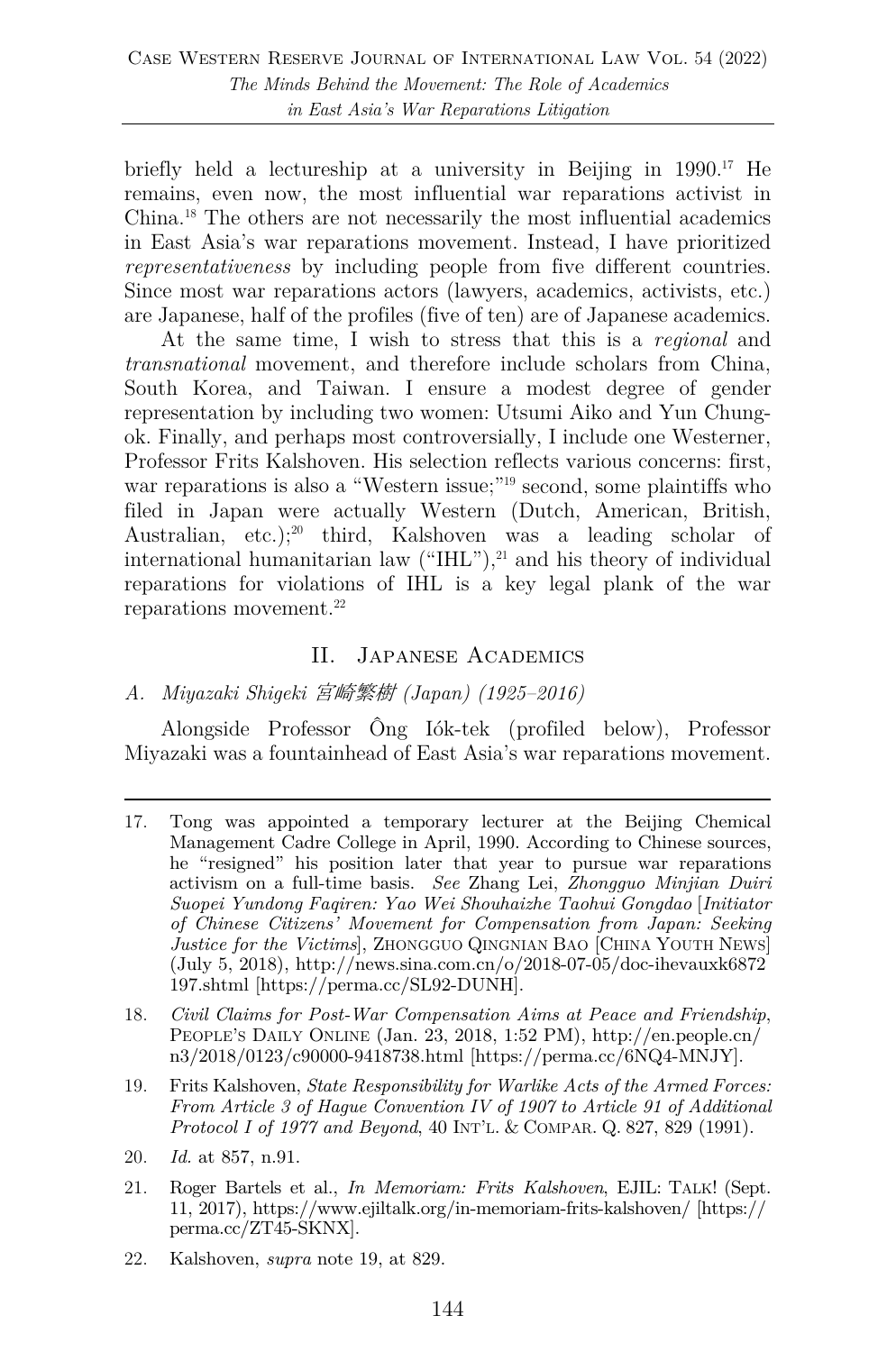His interests in human rights, comparative law, and international law cultivated through hundreds of academic articles—blossomed into a legal and political campaign to compensate Taiwanese veterans.<sup>23</sup> Miyazaki helped engineer a lawsuit that focused attention on Japan's failure to compensate its war veterans, traditionally among Japan's most handsomely compensated pensioners.<sup>24</sup> This was not the first transnational war reparations lawsuit, but it was among the first to unite activists from both Japan and Taiwan—a key feature of the current transnational legal activism (1990–present).<sup>25</sup> Miyazaki also paved the way for Japan's Diet to pass the Taiwan Veterans Act of 1987, the rare exception to the "rule of nationality"26 that has governed the provision of wartime social benefits in contemporary Japan.

In February 1975, Miyazaki co-founded the Committee to Consider the Compensation Issue for Taiwanese Veterans.27 Initially, Committee members planned to lobby the Japanese Diet to pass compensatory legislation.28 Once they realized that a compensation law was unlikely

- 23. His early writings included commentary on international law promulgated through, *inter alia*, the Geneva Conventions. *E.g.*, Shigeki Miyazaki, *Application of the Geneva Conventions to Present Day Japan*, 9 JAPANESE ANN. INT'L L. 29 (1965).
- 24. Deng Sheng v. Japan, Tokyo Chiho Saibansho [Tokyo Dist. Ct.] Feb. 26, 1982, 463 HANREI TAIMUZU 90, *aff'd* Tokyo Koto Saibansho [Tokyo High Ct.] Aug. 26, 1985, 1065 Hanrei Jihô 41.
- 25. Timothy Webster, *The Price of Settlement: World War II Reparations in China, Japan and Korea*, 51 N.Y.U. J. INT'L L. & POL'Y 302, 305 (2019).
- 26. *Id.*
- 27. In Japanese, 台湾人元日本兵士の補償問題を考える会. Miyazaki was also the chief scribe of the Taiwan veterans movement. He edited all twentytwo editions of the group's newsletter, 台湾人元日本兵士の補償問題を考 える[*Considering Taiwanese Veterans*], published between 1977 and 1992. He later compiled the newsletters, contemporaneous media accounts, court documents, and other relevant materials into a 1,000-page compendium, entitled 台湾·補償·痛恨 : 台湾人元日本兵戦死傷補償問題資 料集合冊 [TAIWAN, COMPENSATION, GRIEF: A COMPENDIUM OF MATERIALS ON THE COMPENSATION ISSUE OF FORMER JAPANESE SOLDIERS FROM TAIWAN] (1993) [hereinafter COMPENDIUM]. As part of this scholarly venture, Professor Miyazaki penned a short introduction to the movement. *See generally* Miyazaki Shigeki (宮崎繁樹), '台湾人元日本兵士 の補償問題を考える会'結成の経緯とその運動の展開 [*The Committee to Consider the Compensation Issue for Former Taiwanese Soldiers in the Japanese Army: The History of Its Formation and Development of the Movement*], *in* COMPENDIUM 64–70 [hereinafter Miyazaki Background].
- 28. *Questionnaire on Compensation Issues for Former Taiwanese Soldiers* [湾人元日本兵士の補償問題を考える会'結成の経緯とその運動の展開], HOUSE OF REPRESENTATIVES, JAPAN (Feb. 27, 1978), https://www.shugii n.go.jp/internet/itdb\_shitsumona.nsf/html/shitsumon/a084015.htm [https: //perma.cc/UHR8-KQ9V].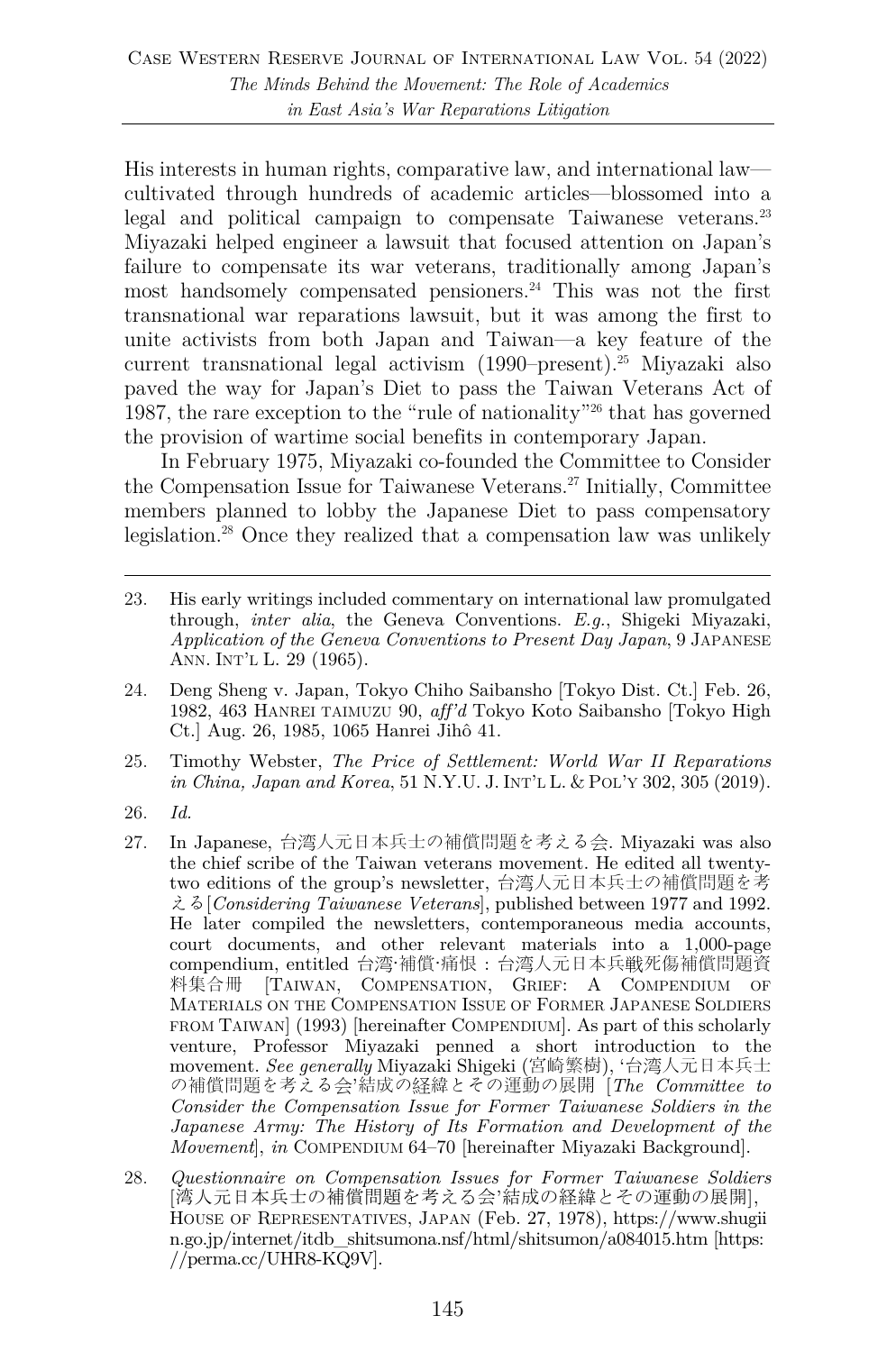in the near term, Miyazaki and company filed a lawsuit instead.29 Looking back, East Asia's transnational war reparations cause was born, as a matter of law.30

After liaising with activists in Taiwan on war compensation issues, Miyazaki gained the support and legal services of attorneys from the Japan Civil Liberties Union.<sup>31</sup> On August 13, 1977, Taiwanese veteran Deng Sheng filed a compensation lawsuit in the Tokyo District Court.<sup>32</sup> Alongside thirteen other Taiwanese soldiers and civilians, Deng sued Japan to access benefits that Japan provided to its own wounded veterans. <sup>33</sup> When Japan denationalized its former colonial subjects in 1952, Taiwanese (and Korean) soldiers were cut off from the financial and medical benefits promised to them as soldiers. <sup>34</sup> The irony was particularly bitter for Taiwanese soldiers, who found themselves ruled by the Nationalist Party known as Kuomintang ("KMT"), against whom they had fought as "Japanese" soldiers in the war.<sup>35</sup>

Miyazaki's Committee mattered for many reasons. First, the use of strategic litigation to pursue a cause resounds across many areas of Japanese public law.<sup>36</sup> For seventeen years, the Committee raised money to cover court costs; without its support, there would be no lawsuit. Second, the Committee's newsletters collected valuable information about the movement: developments in Taiwan, communications with Taiwanese civil society groups, protests and other activities in which Committee members engaged, and hearings from the trial itself.37 Third, Committee members—one of whom was elected to the Japanese Diet—sought help and assistance from Japanese

31. Miyazaki Background, *supra* note 27, at 68.

- 33. *A Long, Long Way to Go*, *supra* note 32.
- 34. *Id.*
- 35*. Nationalist Party*, ENCYC. BRITANNICA, https://www.britannica.com/topic/ Nationalist-Party-Chinese-political-party [https://perma.cc/MDE9-AC45].
- 36. Miyazaki Background, *supra* note 27, at 68.
- 37. Webster, *supra* note 25, at 328.

<sup>29.</sup> Miyazaki Background, *supra* note 27, at 68.

<sup>30.</sup> *See Questionnaire on Compensation Issues for Former Taiwanese Soldiers*, *supra* note 28.

<sup>32.</sup> Japan surrendered on August 15, 1945. Many plaintiffs choose such dates to file their cases maximizing media coverage and public attention. Deng Sheng v. Japan, Tôkyô Chihô Saibansho [Tokyo Dist. Ct.] Feb. 26, 1982, 463 HANREI TAIMUZU 90 (Japan). *See also A Long, Long Way to Go*, TAIWAN REV. (Oct. 1, 1995), https://taiwantoday.tw/news.php?unit=4 $\&$ post=4421 [perma.cc/29V6-G6PN].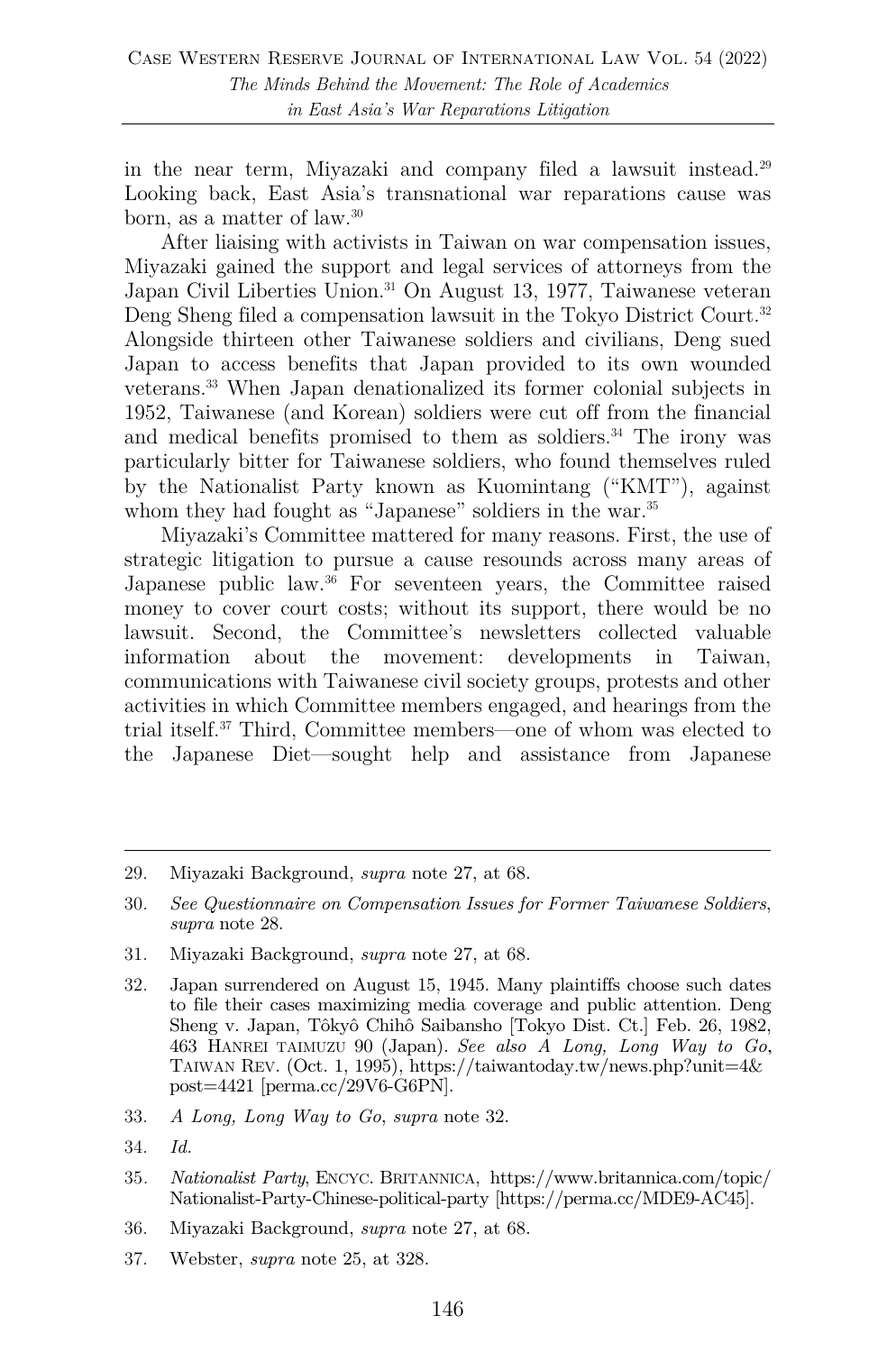politicians.38 They were essential in passing compensatory legislation; the 1987 Taiwan Veterans Act has been credited with motivating other Asian victims of the war to inquire about war reparations, and launch lawsuits in many cases.39

Miyazaki not only researched the underlying issues, he also showed the importance of civil society engagement. In the "contemporary" war reparations movement, from roughly 1990 to the present, the importance of domestic activism and transnational linkages cannot be overlooked.40 Decades ago, Miyazaki grasped the symbolic function of litigation—its abilities to capture media attention, to frame the underlying issue, and to speak to new audiences—and the need to form civil society groups to sustain activism.

#### *B. Tanaka Hiroshi* 田中宏 *(Japan) (1937–Present)*

Professor Tanaka is among the most prolific and activist scholars working in the war reparations field. While training in Chinese studies as an undergraduate, Tanaka heard about Liu Lianren, a Chinese man who escaped from the Japanese mine where he had been sent to perform forced labor, and lived as a fugitive in the wilds of Hokkaido for the next twelve years.41 A Japanese hunter found Liu in 1958, and surrendered him to local police.<sup>42</sup> This was the first time that Tanaka had heard about Japan's widespread use of Chinese forced labor, a topic about which he would later extensively write. Tanaka also been intimately involved with movements involving resident Koreans in Japan: employment discrimination, pension eligibility, fingerprinting, and political rights (the right to vote and the right to hold political office). 43

- 38. Takeshi Gonda, *Postwar Compensation Problem for Taiwanese Former Japanese Soldiers: A True "Solution" to the Wishes of the Leftovers*, NIPPON.COM (Nov. 28, 2020), https://www.nippon.com/ja/japan-topics/g0 0972/?pnum=2 [https://perma.cc/G6U2-8DXR].
- 39. Webster, *supra* note 25, at 331.
- 40. *Id.* at 308–09.
- 41. *See* Saikawa Osame, The Global Alliance for Preserving the History of WW II in Asia: The 5th Biennial Conference, The Chinese Forced-Labor Lawsuit: The Case of Liu Lianren (Nov. 15–17, 2002) (trans. Jing Zhao).
- 42. For the story of Liu's background, and his epochal lawsuit against the Japanese government in the 1990s, see Timothy Webster, *Sisyphus in a Coalmine: Responses to Slave Labor in Japan and the United States*, 91 CORNELL L. REV. 733, 734, 750–51 (2006).
- 43. The Tokyo Bar Association awarded Tanaka its annual human rights prize in 2003, citing his work on behalf of foreigners in Japan. *See* 田中宏 教授に「答弁人権賞」有志が祝う会25日 [*Professor Tanaka Hiroshi Given 'Human Rights Award' by Tokyo Bar Association, Volunteers Celebrate*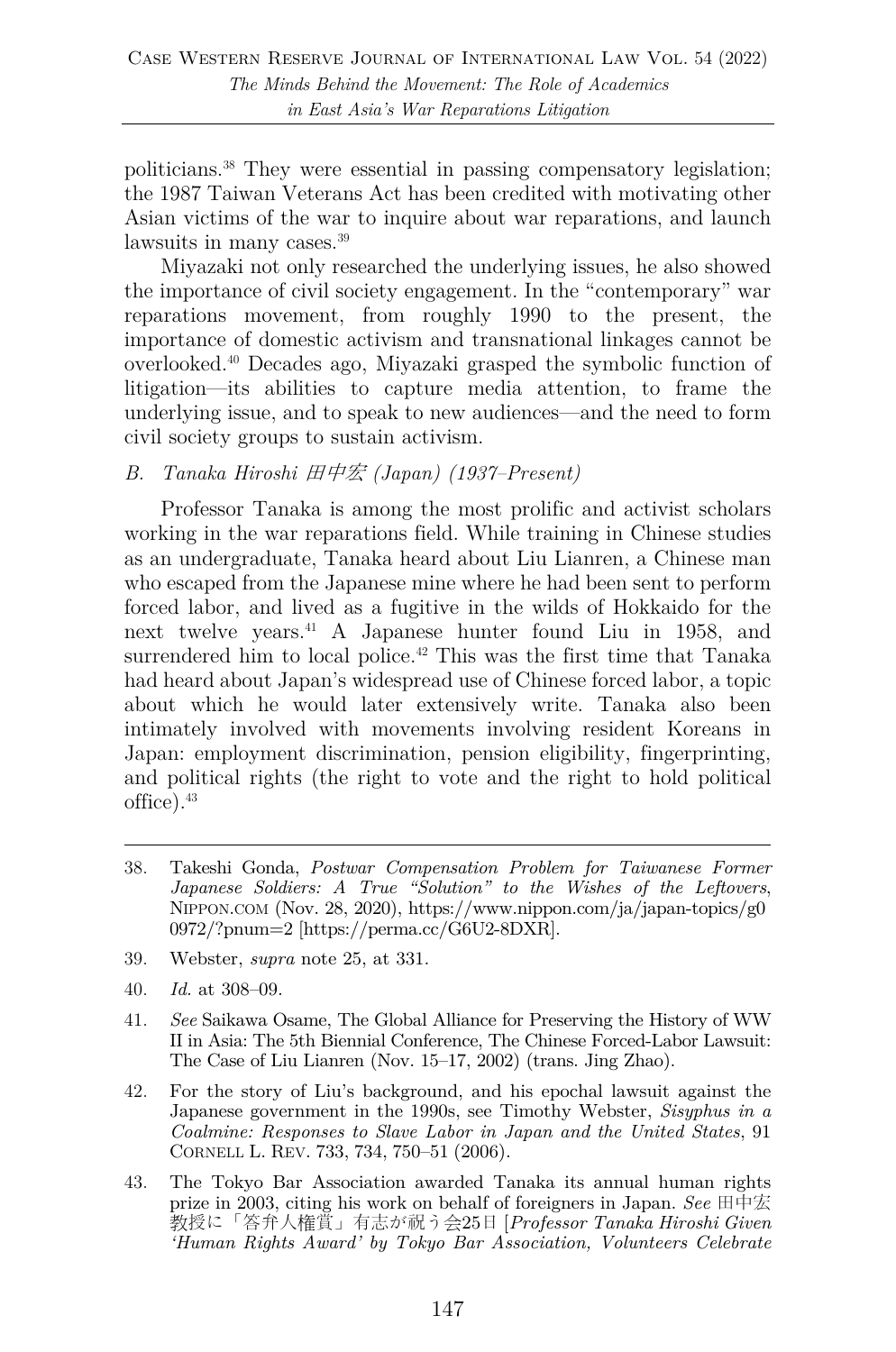Tanaka—along with Professors Onuma Yasuaki and Utsumi Aiko—took an important step in organizing the war reparations movement by forming the "Committee to Consider War Responsibility towards Asia" in 1983.44 This group aimed to popularize the notion that Japan, even decades after the end of World War II, still bore legal and moral responsibilities towards other Asian peoples. Their most pressing concern was the repatriation of ethnic Koreans whom Japan had left behind on Sakhalin Island. <sup>45</sup> In 1975, some 43,000 Koreans were still displaced on Sakhalin as prisoners of Cold War politics, Japan's incomplete decolonization, and a corrupt autocracy in South Korea. 46

Tanaka's next foray into the war reparations came in 1986, when lawyer Niimi Tadashi requested his help in locating materials on Chinese forced labor, and the Hanaoka Incident in particular.<sup>47</sup> During World War II, Japan mobilized nearly 40,000 men from mainland China against their will, and sent them to perform forced labor in abject conditions throughout Japan.48 On June 30, 1945, a group of Chinese forced laborers rioted against the Kajima company, a failed insurrection

*on the 25th*], MINDAN NEWS (Mar. 17, 2004), https://mindan.org/news/ mindan\_news\_view.php?cate=4&page=365&number=2679&keyfield=& keyfield1=&key= [https://perma.cc/7G4W-WAM7].

- 45. Japan took the southern half of Sakhalin Island upon defeating Russia in 1905. In 1945, Japan retroceded the island to the Soviet Union. *See* Soo Son, *supra* note 10, at 8.
- 46. *See* UTSUMI AIKO, ÔNUMA YASUAKI & TANAKA HIROSHI (内海愛子、大沼保 昭、田中宏), 戦後責任:アジアのまなざしに応えて [POSTWAR RESPONSIBILITY: RESPONDING TO ASIA'S GAZE] 142–43 (2014); *see also* Andrew Horvat, *Exiled Sakhalin Koreans Yearn to Go Home Again*, L.A. TIMES (Feb. 2, 1986, 12:00 AM), https://www.latimes.com/archives/laxpm-1986-02-02-mn-3318-story.html [https://perma.cc/3QCB-PFQS].
- 47. ZHENG WANGSHENG (郑旺盛), 震撼日本列岛的中国英雄: 花冈暴动与中日民 间索赔第一案揭秘 [THE CHINESE HERO WHO SHOOK THE JAPANESE ARCHIPELAGO: THE HANAOKA RIOT AND THE FIRST CIVILIAN COMPENSATION CASE BETWEEN CHINA AND JAPAN REVEALED] 190 (2014).
- 48. Sui-Lee Wee & Li Hui, *Hundreds of Chinese Families Seek Wartime Compensation from Japan*, REUTERS (May 12, 2014), https://www.reuters. com/article/us-china-japan-reparations-insight/hundreds-of-chinese-families -seek-wartime-compensation-from-japan-idUSBREA4B0VO20140512 [https://perma.cc/8TEX-8TJZ].

<sup>44.</sup> *See* 日本平和学会 [*Peace Studies Association of Japan*], 第6回日本平和学会 平和賞:内海愛子、大沼保昭、田中宏 [*Sixth Peace Prize Winners: Utsumi Aiko, Onuma Yasuaki, Tanaka Hiroshi*], MINDAN NEWS (Mar. 17, 2017), psaj.org/awardi06? [https://perma.cc/5HJD-XG2C].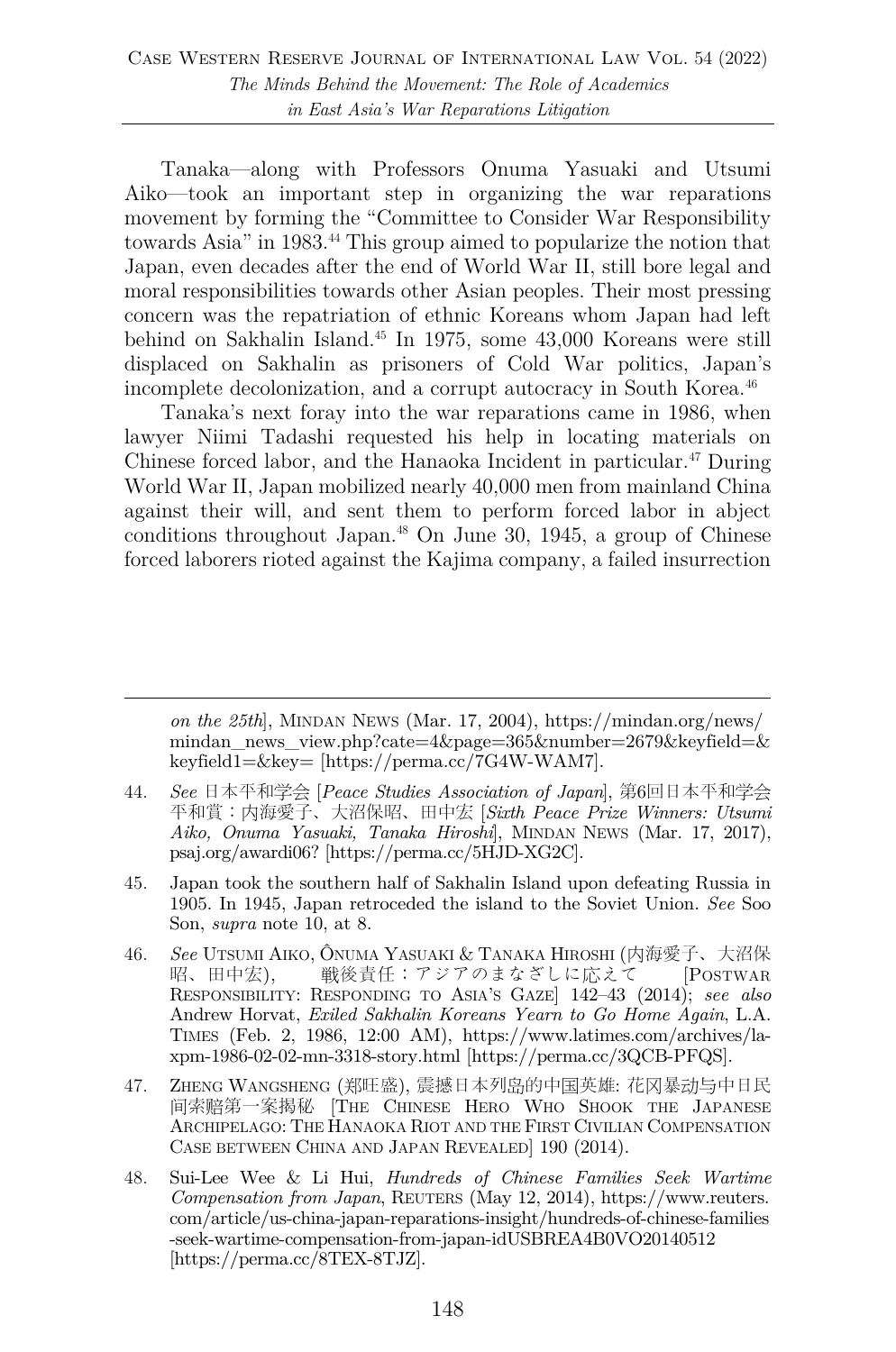known as the "Hanaoka Incident" after the city where the mine was located.<sup>49</sup>

Professor Tanaka scoured archives in the United States and Japan to track down information on the forced labor program, an issue that remained obscure within Japan.50 He interviewed Japanese officials who conducted surveys of Japan's wartime forced labor program immediately after the war, and contacted Chinese forced laborers who survived the insurrection, including its leader, Geng Zhun.<sup>51</sup> In 1988, Tanaka formed the Committee to Consider Chinese Forced Labor,<sup>52</sup> one of many grassroot organizations dedicated to war reparations.53 Committee members, including Tanaka, visited China several times to conduct research, to meet experts and survivors, and to represent Chinese forced laborers in a settlement agreement with Kajima. When negotiations broke down, Geng Zhun sued Kajima in 1995, the first of hundreds of Chinese forced laborers to do so.<sup>54</sup> Tanaka would testify on behalf of Geng during his appeal to the Tokyo High Court in 1999.<sup>55</sup>

- 49. For background on the Hanaoka Incident, as well as the settlement process between the Chinese forced laborers and Kajima Construction Company, see Webster, *supra* note 25, at 348–49.
- 50. ZHENG, *supra* note 47, at 191.
- 51. *Id.* at 192.
- 52. In Japanese, 中国人強制連行を考える会. *See generally* Hayami Ichikawa & Asahi Shimbun, *Mr. Liu Who Was Forcibly Taken During the War and Was Made a "Yukio" After the War*, RONZA (Dec. 25, 2019), https://webronza.asahi.com/politics/articles/2019122000007.html?page =1 [https://perma.cc/SWX2-Z5ND].
- 53. ZHENG, *supra* note 47, at 192. Between 1990 and 2010, the Committee published over one hundred editions of a newsletter, *Consideration Committee News* [中国人強制連行を考える会ニュ〡ス]. *See* Li Enmin (李 恩民), 日中間の歴史和解は可能か: 中国人強制連行の歴史和解を事例に[*Is Historical Reconciliation Possible Between Japan and China? A Case Study of Historical Reconciliation of the Forced Mobilization of the Chinese*] 1 境 界研究 [BORDER STUD.] 97, 112, n.2 (2010).
- 54. Geng Zhun v. Kajima Construction Co., Tôkyô Chihô Saibansho [Tokyo Dist. Ct.] Dec. 10, 1997, 988 HANREI TAIMUZU 250.
- 55. Tanaka submitted testimony on the issue of contractual relations between Chinese forced laborers and the Japanese companies that "employed" them. The trial court had dismissed Geng's case on the rather technical defense that, because Geng never signed a contract with Kajima, he lacked a contractual relationship with the company for the purpose of establishing legal liability. *Geng*, 988 HANREI TAIMUZU at 253. Tanaka argued that the contract that Japanese companies had signed with the North China Labor Association (a government agency of the Japanese colonial state in Manchuria) sufficed to fulfill the necessary contractual relationship. *See* Naitô Mitsuhiro (内藤光博), 戦後補償裁判における花岡事件訴訟和解の意 義 [*Significance of the Hanaoka Incident Settlement Within the Postwar*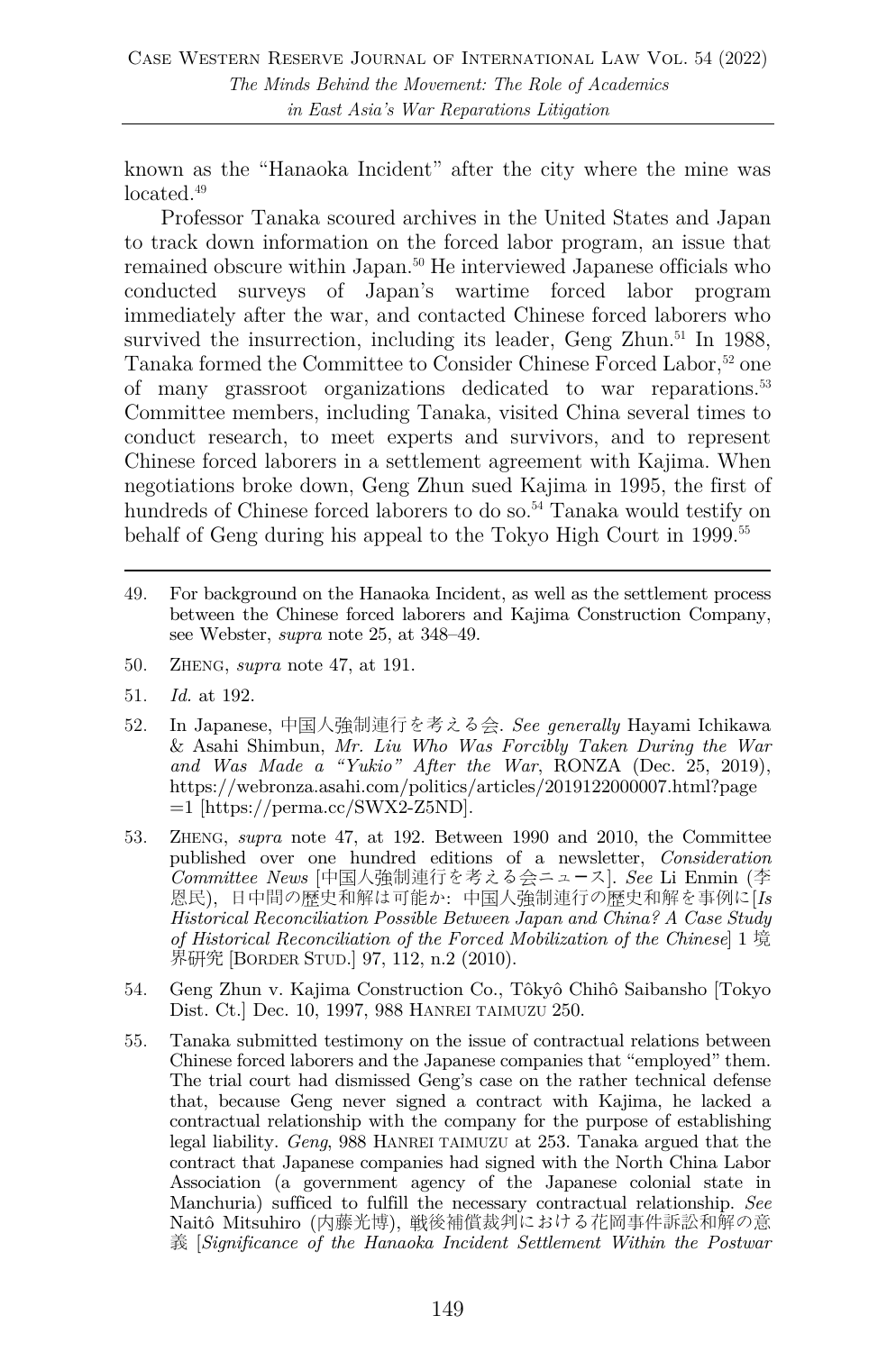# *C. Utsumi Aiko* 内海愛子 *(Japan) (1941–Present)*

Professor Utsumi has devoted much of her academic career to World War II, most notably the problems faced by Korean veterans of the Japanese Imperial Army. After earning a B.A. in English literature, M.A. in philosophy, and Ph.D. in sociology from Waseda University, she taught Japanese language at Padjadjaran University in Indonesia from 1975 to 1977, one of few Japanese academics to have lived in a country Japan invaded.56 Her experiences in Indonesia led her to research the issue of Korean prison guards in Southeast Asian POW camps. 57

Utsumi's research figured prominently in the war reparations movement, providing the factual and historical bases of many lawsuits.58 Her first book explored Korean "BC-level" war criminals: the small and medium fish who committed war crimes but did not order or plan them.59 After the war, the Allies' national military tribunals

*Compensation Trials*], 459 専修大学社会科学研究所月報 [MONTHLY REPORT OF SENSHU UNIVERSITY INSTITUTE OF SOCIAL SCIENCE] 57, 63 (2001). For more on contractual relations in the context of the legal liability of Japanese corporations, see Timothy Webster, *Disaggregating Corporate Liability: Japanese Multinationals and World War II*, 56 STAN. J. INT'L L. 175, 200–02 (2020).

- 56. *See generally Aiko Utsumi*, KOTOBANK, https://kotobank.jp/word/内海 愛子-1058105 [https://perma.cc/4EU2-Z326].
- 57. *See* Utsumi Aiko (内海愛子), 戦争裁判、賠償から考えるアジア太平洋戦 争:BC級戦犯を中心に [*Thinking About War Trials and Compensation in the Asia Pacific War: Focusing on BC-Level War Criminals*], 12 創発 [EMERGENCE] (2007). Utsumi describes seeing a bronze statue of an emaciated boy at a Dutch cemetery in Semarang, and realizing that the guard for the juvenile detention center was Korean. Thus Koreans—not just the Japanese—were responsible for Japanese war crimes. *Id.* at 2–3.
- 58. Utsumi's books focus mainly on Korean soldiers in the Japanese Imperial Army. But she has also written on Chinese forced labor, discrimination against Koreans, sexual violence, and postwar compensation more generally. *See generally* UTSUMI AIKO (内海愛子), (朝鮮人BC級戦犯の記 録) [RECORDS OF KOREAN BC-LEVEL WAR CRIMINALS] (1982) [hereinafter RECORDS OF KOREAN BC-LEVEL WAR CRIMINALS]; UTSUMI AIKO (内海愛 子), (「韓国・朝鮮人BC級『戦犯』」への支援活動により) [THE WAR OF "IMPERIAL" KOREAN SOLDIERS] (1991); UTSUMI AIKO (内海愛子), (キムは なぜ裁かれたのか: 朝鮮人BC級戦犯の軌跡) [WHY WAS KIM TRIED: TRACES OF A KOREAN BC-LEVEL WAR CRIMINAL] (2008)*.*
- 59. *See* RECORDS OF KOREAN BC-LEVEL WAR CRIMINALS, *supra* note 58. The International Military Tribunal for the Far East ("IMTFE") tried the "big fish," high-level military officers and government officials responsible for orchestrating and ordering war crimes. By contrast, the Allied powers held national military tribunals to preside over the small and medium fish, such as prison guards. For example, the United States conducted its national military tribunals in Yokohama, Japan; the Netherlands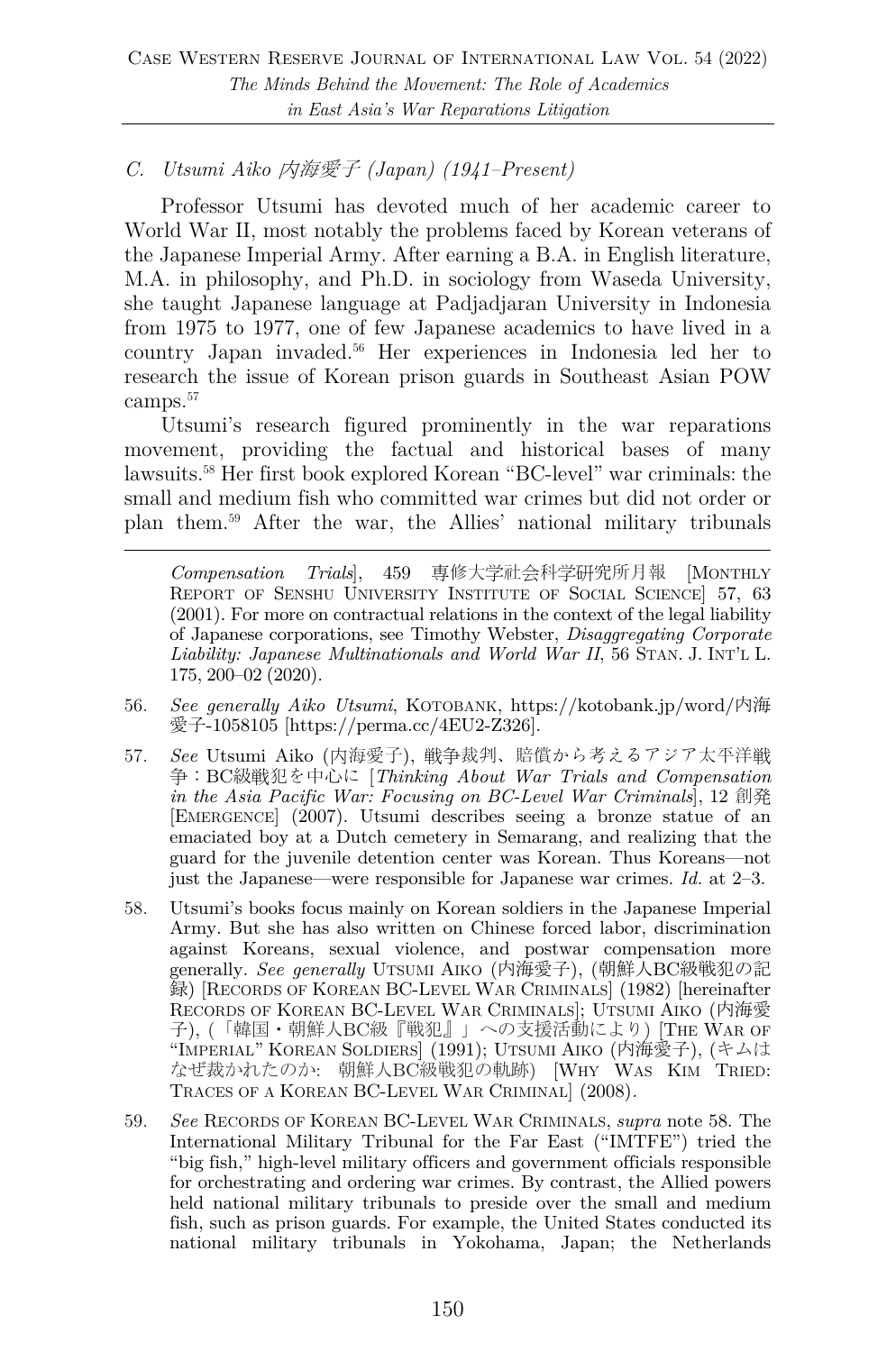convicted 148 Koreans of low-level war crimes, mostly prison guards for abusing POWs.60 One of the men profiled in Utsumi's book, a guard named Lee Hak-rae (Yi Hak-nae), was convicted of abusing POWs in a Thai prison camp.61 As a convicted war criminal, a Japanese citizen would earn about  $$41,000$  a year in pensions and benefits.<sup>62</sup> But Lee was not a Japanese citizen, as Japan denationalized its Korean population in 1952. <sup>63</sup> In 1991, Lee and six other convicted Korean war criminals sued Japan for compensation, including a pension.64 Utsumi was among three experts to testify at the trial.<sup>65</sup>

In a subsequent lawsuit brought by Korean soldiers, $66$  Utsumi also testified to the Tokyo High Court. $67$  Utsumi informed the appellate court of the miserable conditions that many convicted Koreans faced.<sup>68</sup> Those who remained in Japan lived marginal existences; homelessness and suicide were not uncommon. <sup>69</sup> Those who returned to Korea concealed their past, lest they be denounced as "pro-Japanese," or their

conducted its national military tribunals in Batavia (present-day Jakarta, Indonesia); and Britain conducted its national military tribunal in Singapore.

- 60. Aiko Utsumi et al., *Lee Hak Rae, the Korean Connection and "Japanese" War Crimes on the Burma-Thai Railway*, ASIA-PACIFIC J. JAPAN FOCUS, Herbert Bix trans., Aug. 1, 2007, at 2.
- 61. *Id.* at 1.
- 62. Ju-Min Park, *The Survivor: Last Korean War Criminal in Japan Wants Recognition*, REUTERS (Aug. 3, 2020, 9:04 PM), https://www.reuters.co m/article/us-ww2-anniversary-warcriminal/the-survivor-last-korean-warcriminal-in-japan-wants-recognition-idUSKCN25002W [https://perma.cc /Q8ZJ-L3Y3].
- 63. Utsumi et al., *supra* note 60, at 3.
- 64. Gavan McCormack, *Yi-Hak-nae and the Burma-Thailand Railway*, ASIA-PACIFIC J. JAPAN FOCUS, Aug. 1, 2021, at 7.
- 65. See *BC Lawsuit Against the Japanese Government: Proceedings at the Prefectural Court and the Lower-Court Judgment*, KOREAN BC CLASS WAR CRIMINALS, www.ne.jp/asahi/nadja/bc/ [https://perma.cc/BWA2-FMGZ] (noting that Utsumi testified on June 8, 1992).
- 66. *See* Yi Nakjin (李洛鎮) v. Japan & Japan Post, Tôkyô Kôtô Saibansho [Tokyo H. Ct.] Oct. 29, 2009 (unpublished opinion).
- 67. *See* 未来への架け橋: 在韓軍人軍属裁判を支援する会ニュースレター [*Newsletter of the Trial Support Group for Korean Soldiers & Civilians*, 51 BRIDGE TO THE FUTURE], Nov. 22, 2008, gun.jp/sub/news51/news51.htm [https://perma.cc/2EQU-Y7L4] (describing Utsumi's testimony to the Tokyo High Court on October 28, 2008).
- 68. *Id.*
- 69. *Id.*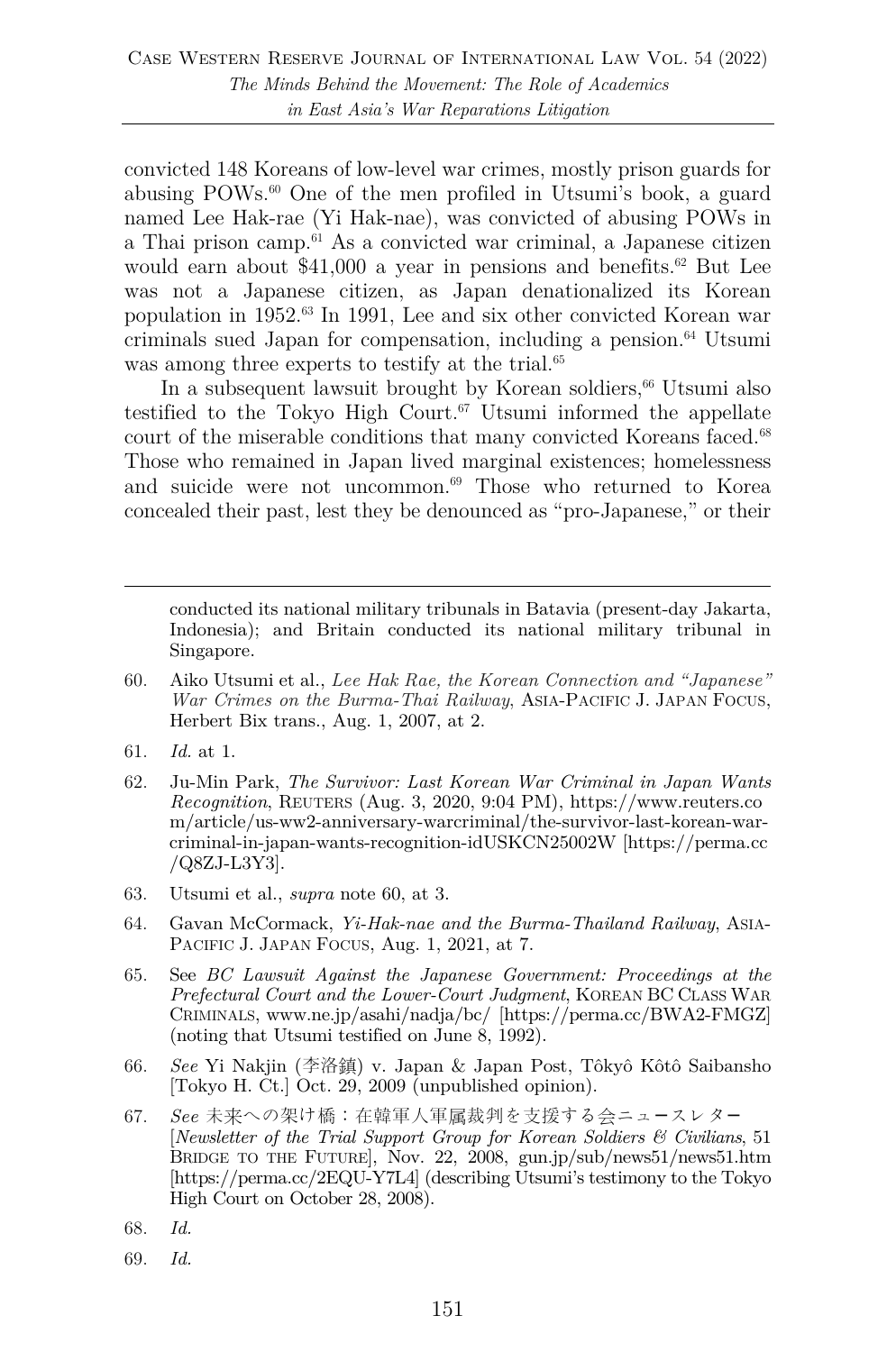children bullied as traitors to the country.<sup>70</sup> Finally, Utsumi called on the court to take a more active stance in the reparations process, instead of assuming the more deferential posture it has struck in most war reparations lawsuits.<sup>71</sup>

# *D. Yoshimi Yoshiaki* 吉見義明 *(Japan) (1946–Present)*

Professor Yoshimi, at present an emeritus historian at Chuo University, has uncovered a wide range of historical evidence about Japanese war crimes. Most famously, he unearthed documents linking the Japanese military to the "comfort women" system, a transnational sex trafficking network that Japan operated throughout the Asia-Pacific from 1932 to 1945.<sup>72</sup> These documents provided the legal basis for compensation lawsuits against the Japanese government.<sup>73</sup>

One cannot understand the comfort women issue, and the war reparations movement more broadly, without appreciating the denials, obfuscations, and tergiversations of Japanese government officials. Until 1992, the Japanese government insisted that "comfort stations" (*ianjo*), where Japanese soldiers paid a low sum of money to have sex with women and girls, were "private businesses," legally distinct from the military.74 In 1990, when a Japanese senator from an opposition party urged the government to investigate the comfort women issue, the government refused, calling it a private matter in which the government played no role.75 The official denial stoked resistance among Korean activists, supporters, and ultimately survivors of the comfort women system. <sup>76</sup> Shortly after the first survivor Kim Hak-sun sued the

- 74. Onishi, *supra* note 72.
- 75. *See generally id*.; *see also* Hiroko Tabuchi, *Historians Find New Proof on Sex Slaves*, WASH. POST (Apr. 17, 2007, 6:04 PM), https://www.washing tonpost.com/wp-dyn/content/article/2007/04/17/AR2007041701380.html [https://perma.cc/4BGJ-EGT2].
- 76. This included a letter from Korean women's groups sent a letter to Japanese Prime Minister Kaifu Toshiki demanding *inter alia* apologies,

<sup>70.</sup> *Id.*

<sup>71.</sup> *Id.* For more on the Japanese judiciary's deference to the Diet, see Timothy Webster*, Japan's Transnational War Reparations Litigation: An Empirical Analysis*, 63 HARV. INT'L L.J. (forthcoming 2022), https://papers.ssrn.com/ sol3/papers.cfm?abstract\_id=3823767 [https://perma.cc/5P68-YPUX].

<sup>72.</sup> Norimitsu Onishi, *In Japan, a Historian Stands by Proof of Wartime Sex Slavery*, N.Y. TIMES (Mar. 31, 2007), https://www.nytimes.com/2007/03/ 31/world/asia/31yoshimi.html [https://perma.cc/74SS-9STM].

<sup>73.</sup> Choe Sang-Hun, *South Korean Court Sides with Japan in Wartime Sexual Slavery Case*, N.Y. TIMES (Apr. 23, 2021), https://www.nytimes.com/202 1/04/21/world/asia/korea-comfort-women-japan.html [https://perma.cc/ RD3H-WPZJ].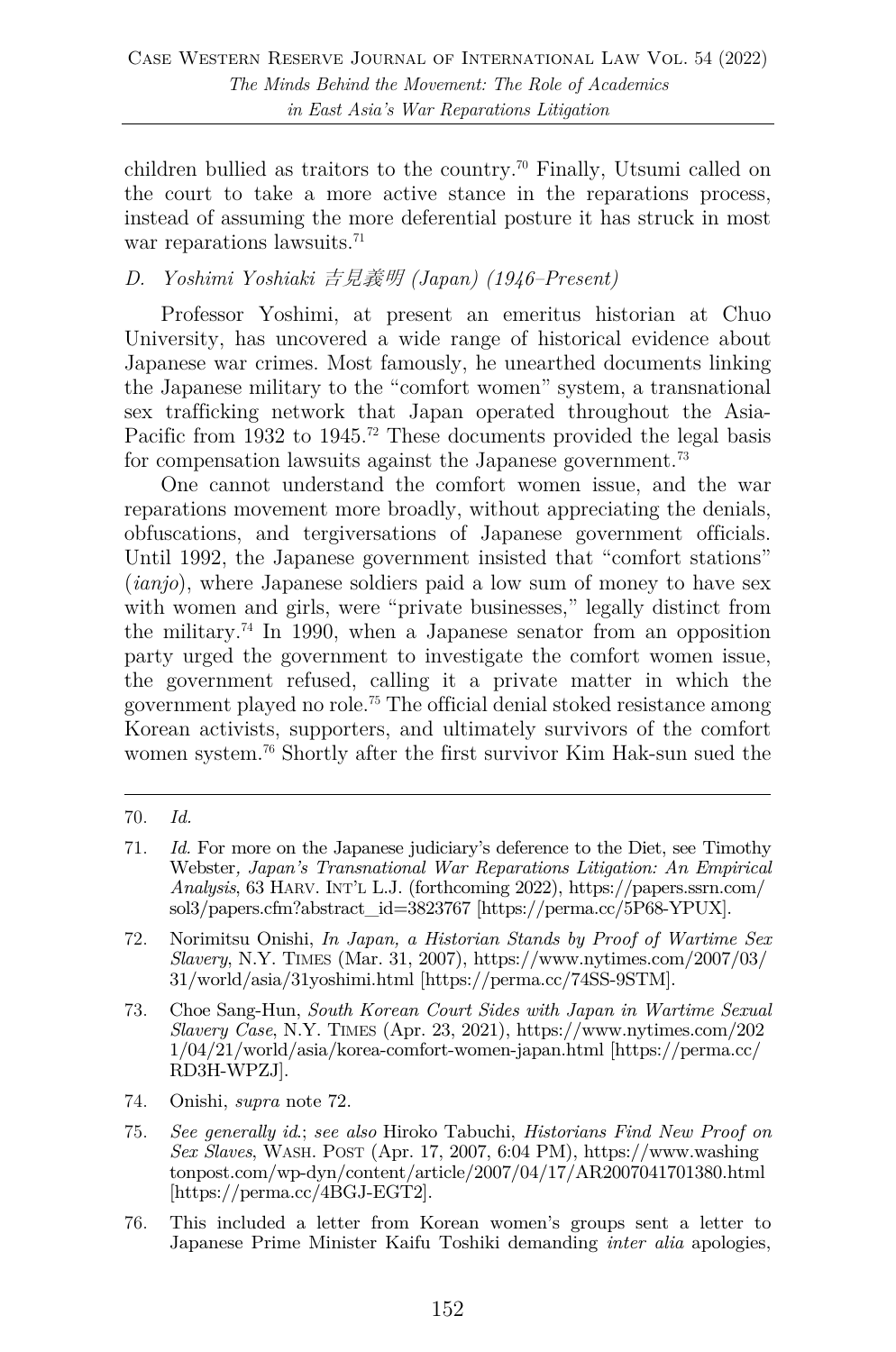government on December 6, 1991, Chief Cabinet Secretary, Kato Koichi, told reporters, "We have had a hard time finding materials that show the involvement of government institutions. At this moment, it is extremely difficult for the government to deal with this issue."<sup>77</sup> One month later, the *Asahi Shimbun*, Japan's leading progressive newspaper, published the front-page story, *Documents Show Military Involvement in Comfort Stations*, <sup>78</sup> describing a cache of files that Yoshimi "discovered" in the Defense Agency.<sup>79</sup>

Yoshimi's scholarship, in particular his book "Military Comfort Women," has exerted a powerful influence on contemporary understandings of the comfort women system. Many of his theses have gained broad acceptance among scholars, activists, and judges, including (a) the Japanese government was involved in orchestrating the comfort women system; (b) most comfort women were coerced into the system through deception, force, or false pretenses; (c) Japan's conduct violated international law, and thus Japan remains legally responsible; and (d) the crimes did not end with the dissolution of the comfort women system, but last for as long as Japan evades responsibility.80

One way to measure Yoshimi's influence is to read opinions where he testified. <sup>81</sup> In *Song Shindo v. Japan*, a resident Korean survivor of

- 77. IKUHIKO HATA, COMFORT WOMEN AND SEX IN THE BATTLE ZONE 17 (Jason Michael Morgan trans. 2018).
- 78. 慰安所軍関与示す資料 [*Documents Show Military Involvement in Comfort Stations*], ASAHI SHIMBUN, Jan. 11, 1992.
- 79. David E. Sanger, *Japan Admits It Set Up Army Brothels*, N.Y. TIMES (July 7, 1992), https://www.nytimes.com/1992/07/07/world/japan-admits-it-setup-army-brothels.html [https://perma.cc/7ZYZ-JAS5].
- 80. *See* Suzanne O'Brien, *Translator's Introduction* to YOSHIMI YOSHIAKI, COMFORT WOMEN: SEXUAL SLAVERY IN THE JAPANESE MILITARY DURING WORLD WAR II 8 (Suzanne O'Brien 2000) [hereinafter YOSHIMI, COMFORT WOMEN]. This is one of few Japanese-language works to be fully translated and published by a reputable academic publisher in the United States, Columbia University Press.
- 81. Yoshimi testified in the Kim Hak-sun trial on June 9, 1997, and December 15, 1997. *See Course of the Trial of the Asia-Pacific Korean Victims Compensation Lawsuit*, zephyr.dti.ne.jp/~kj8899/saibankeika.html [https: //perma.cc/ZXD9-XM98]. He also submitted an expert opinion (鑑定意見 書) for the Song Shindo comfort woman trial. Yoshimi Yoshiaki, 在日の元

compensation, and a full accounting of the government's involvement. Later, a woman named Kim Hak-sun would publicly admit that she had been a comfort woman, the first of hundreds of women who would then step forward to acknowledge this painful period of their lives. *See* Onishi, *supra* note 72; *How Did the Comfort Women Issue Come to Light?*, ASIAN WOMEN'S FUND, https://www.awf.or.jp/e2/survey.html [https://perma. cc/DL9D-37JV].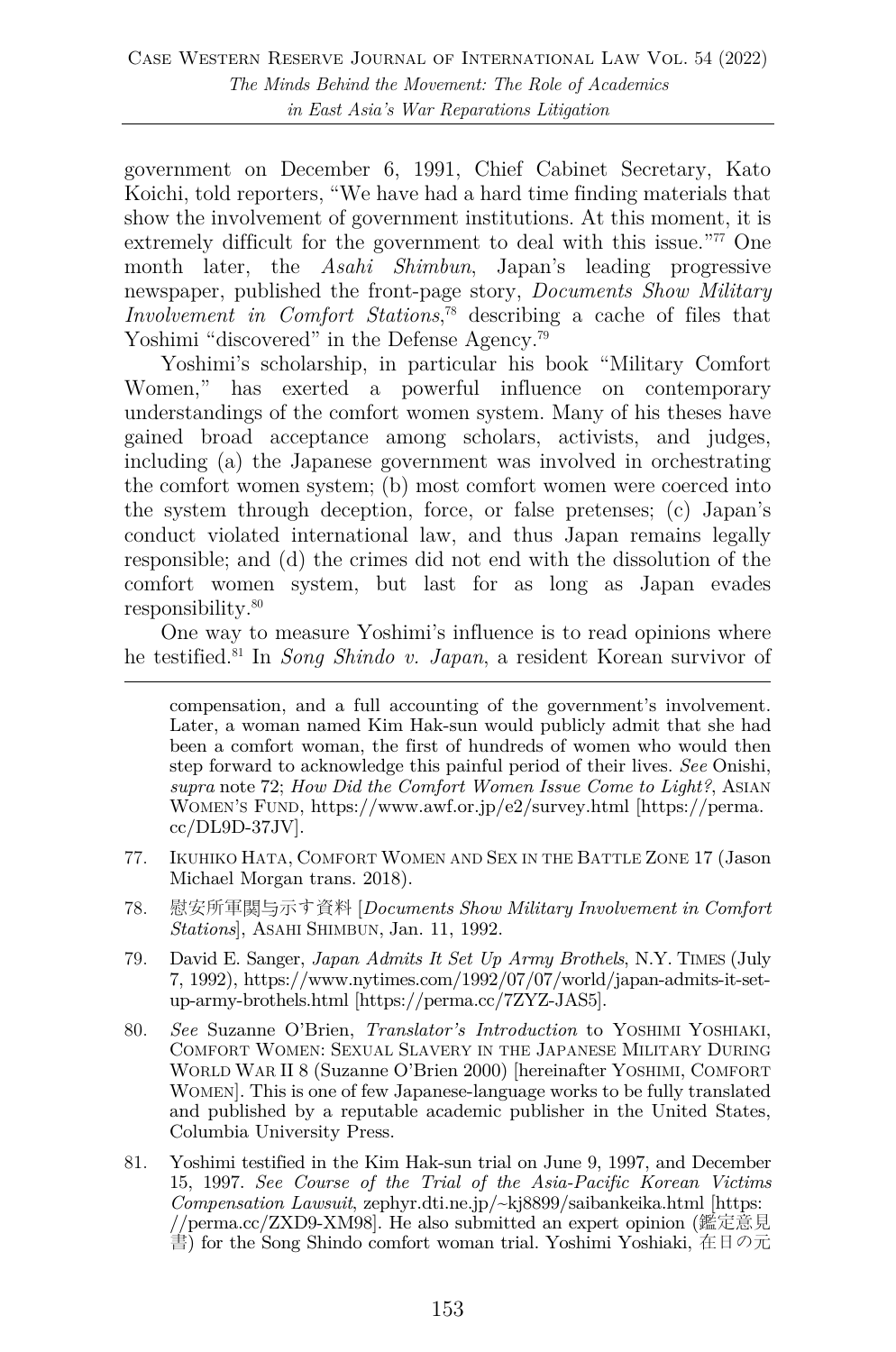the comfort women system sued Japan for compensation and an apology.82 Though Judge Narita Kitaru dismissed the case, as almost all Japanese judges do, he made specific factual findings that reflect Yoshimi's view. Take this account of the origins of comfort stations:

During the so-called Shanghai Incident of 1932, because of the incidence of rape by the Japanese army, so-called military comfort stations were established for the purposes of prostitution. The stations were set up at the initiative of the Vice Chief of Staff of the Shanghai Expeditionary Force, and modeled on the Navy's comfort stations. Up until that time, the system—military comfort stations, military comfort women—did not exist. But from that time, until the end of the war, comfort stations were set up in many places, and many comfort women were dispatched there, often for long periods of time. $83$ 

Yoshimi likewise posits the Japanese Navy initiated the comfort women system after fallout from the Shanghai Incident, and that the Army followed the Navy's lead. <sup>84</sup> Judge Narita delineated the formative role of the state in running the comfort stations:

Many comfort stations operated as private businesses. But in certain regions, there were instances where the Japanese military directly operated the stations. Even when a private business operated the station, the Japanese military directly participated in establishing and administering the comfort station: the military gave its consent to open the station, to maintain the facilities, and to establish rules (hours of operation, prices, procedures,  $etc.$ ).  $85$ 

This passage directly refutes the Japanese government's long-held characterization of comfort stations as strictly private brothels.<sup>86</sup>

日本軍「慰安婦」の回想 ―宋神道さんの証言 [*Thoughts on the Resident Korean Former "Comfort Woman" of the Japanese Military: Song Shindo's Testimony*], 40中央大学論集 [CHUO U. REV.] 85, 87 (2019).

- 85. *Song v. Japan*, slip op. at 7–8 (translation by author).
- 86. Onishi, *supra* note 72.

<sup>82.</sup> Song Shindo v. Japan, Tôkyô Chihô Saibansho [Tokyo Dist. Ct.] Oct. 1, 1999 (slip op.), justice.skr.jp/judgements/28-1.pdf [https://perma.cc/T29 M-QBLU]. Resident Koreans are, for the most part, descendants of ethnic Koreans brought to Japan (often forcibly) during Japan's colonization of Korea (1910–1945). They are not citizens of Japan, and in some cases have become citizens of North Korea or South Korea.

<sup>83.</sup> *Song v. Japan*, slip op. at 5-6 (translation by author).

<sup>84.</sup> YOSHIMI, COMFORT WOMEN, *supra* note 80, at 43–44.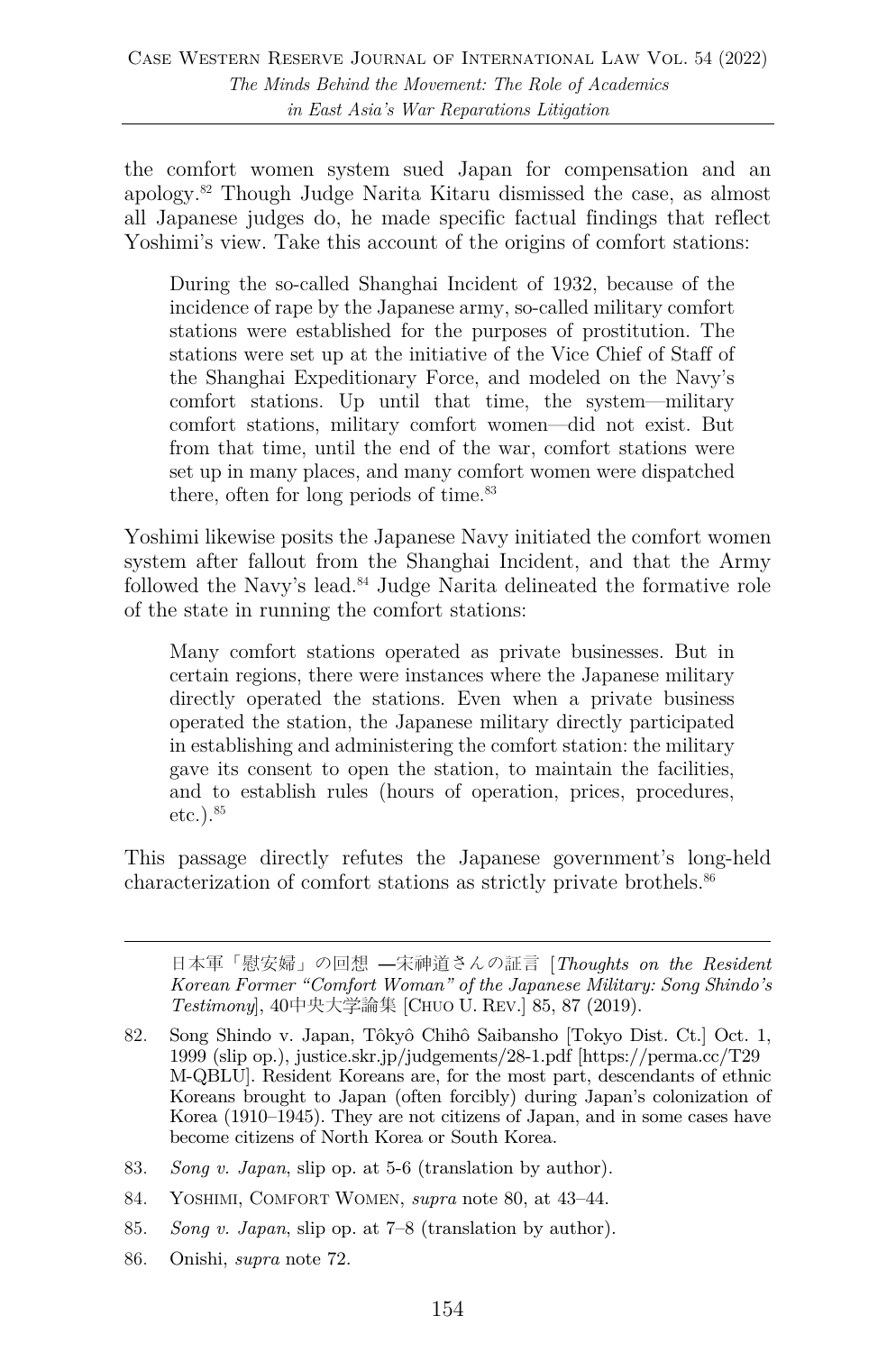Finally, the judgment focuses on coercion, another point of contention in the broader debate. It describes survivor Song's induction:

Plaintiff cried and resisted before being admitted to the comfort station, where she was forced to undergo a medical examination by an army medic. After being admitted, she was forced against her will to be the sexual partner of Japanese soldiers as a military comfort woman. When she grew disgusted and tried to flee, comfort station staff caught her and forcibly returned her, kicking and beating her as punishment. She was inevitably forced to partner with soldiers.87

While we can certainly question the judge's word choice and passive voice—which I have tried to capture in my English translation—Song clearly did *not* want to be a comfort woman. The issue of coercion is a point of contention among conservative Japanese politicians. Former Prime Minister Abe Shinzo, most notably, states there is no "documentary evidence" that women were coerced into the system.<sup>88</sup> This passage—a judicial opinion issued by the Tokyo District Court is one document that proves coercion.

Yoshimi also argued that the comfort women system violated international treaties and customs.89 For example, Japan ratified the 1910 Prostitution Convention,  $90$  1921 Trafficking Convention,  $91$  and the 1930 Forced Labor Convention.92 However, as Yoshimi points out, Japan specifically excluded the application of the first two conventions in its colonies.93 This exclusion, wrote Yoshimi, "turned Korea and Taiwan into supply depots for military comfort women."94 Nevertheless, Judge Narita found that Japan's conduct violated various international treaties and customs.<sup>95</sup>

- 88. *'Comfort Women' Historian Alarmed*, CHINA DAILY (Mar. 3, 2007, 7:17 AM), http://www.chinadaily.com.cn/world/2007-03/12/content\_824829 .htm [https://perma.cc/GZ68-H7JW].
- 89. YOSHIMI, COMFORT WOMEN, *supra* note 80, at 155–63.
- 90. International Convention for the Suppression of the "White Slave Traffic", May 4, 1910, 2 U.S.T. 1999, 30 U.N.T.S. 23.
- 91. International Convention for the Suppression of the Traffic in Women and Children, Sept. 30, 1921, 9 L.N.T.S. 415.
- 92. Convention Concerning Forced or Compulsory Labour, June 28, 1930, I.L.C. No. 29.
- 93. YOSHIMI, COMFORT WOMEN, *supra* note 80, at 157.
- 94. *Id.*
- 95. Webster, *supra* note 55, at 216–17.

<sup>87.</sup> *Song v. Japan*, slip op. at 10 (translation by author).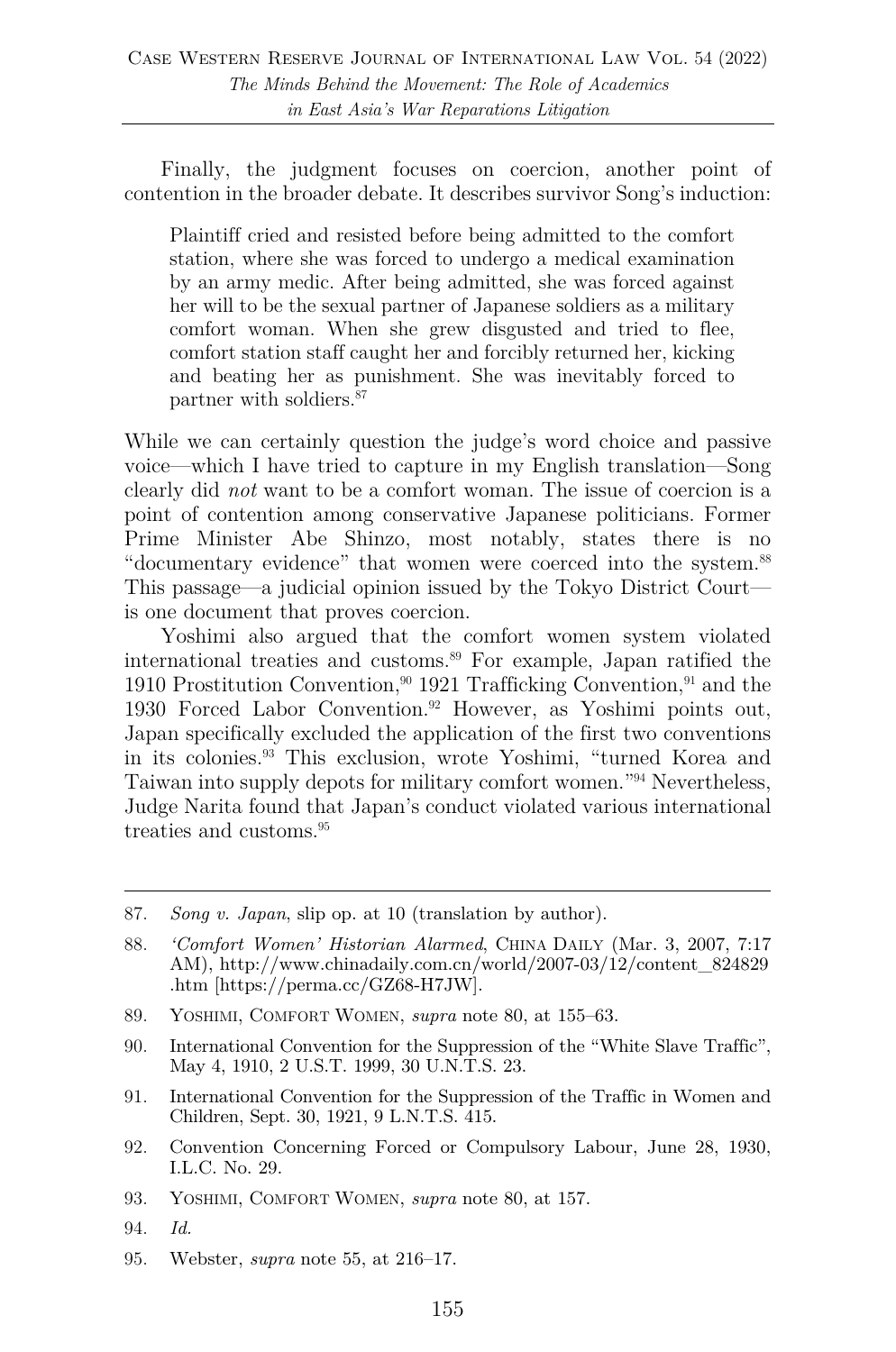# *E. Onuma Yasuaki* 大沼保昭 *(Japan) (1946–2018)*

Professor Onuma Yasuaki was among Japan's most renowned scholars of international law. Just as World War II has defined modern Japan, scholarship on the war has defined Professor Onuma's scholarly trajectory. While a student at University of Tokyo in the 1960s, Onuma participated in the Vietnam Anti-War Movement, as well as Zenkyōtō Movement.96 After graduating, Onuma published *Introduction to a Theory of War Responsibility* in 1975, which traced how the Allied Powers promulgated "crimes against peace" in the Nuremberg and Tokyo Trials by melding the concepts of command responsibility with illegality of war. $\alpha$ <sup>97</sup> Onuma sought to reconstitute Japanese identity by extending discussions of war responsibility toward Asia, and away from the Allied Powers.98

One of the first movements in which Onuma participated as a junior academic was the repatriation of Sakhalin Koreans.<sup>99</sup> At the time, this was one of the more glaring examples of war *irresponsibility*. While many countries contributed to the stalemate, the fact that 43,000 Koreans displaced by Japan in the early twentieth century remained so in the 1970s seemed both anachronistic and willfully cruel.100 In 1974 and 1975, Sakhalin Koreans filed two cases seeking repatriation making them among the first of Japan's transnational war reparations lawsuits.<sup>101</sup>

Onuma actively researched various causes related to war reparations, including Japan's immigration control laws (with which

- 96. Onuma Yasuaki et al. (大沼保昭), 座談会:アジア女性基金と私たち [*Symposium: The Asian Women's Fund and Us*] 1 DIGIT. MUSEUM: THE COMFORT WOMEN ISSUE & THE ASIAN WOMEN'S FUND (2006), awf.or.jp/pdf/k0014.pdf [https://perma.cc/H97Q-RDGU].
- 97. *See generally* ÔNUMA YASUAKI (大沼保昭), 戦争責任論序説 [INTRODUCTION TO A THEORY OF WAR RESPONSIBILITY] (1975). According to Onuma, the crimes against peace also constituted ex post facto law, violating a basic principle of contemporary law.
- 98. Tsuchino Mizuho (土野瑞穂), 書評:内海愛子、大沼保昭、田中宏、加藤陽 子『戦後責任:アジアのまなざしに応えて 』[*Book Review: Utsumi Aiko, Ônuma Yasuaki, Tanaka Hiroshi & Katô Yôko's Postwar Responsibility: Responding to Asia's Gaze*], 16 立命館平和研究 [RITSUMEIKAN PEACE STUD.] 45, 45 (2015).
- 99. *See, e.g.*, Onuma Yasuaki, *Interplay Between Human Rights Activities and Legal Standards of Human Rights: A Case Study on the Korean Minority in Japan*, 25 CORNELL INT'L L.J. 515 (1992).
- 100. Soo Son, *supra* note 10, at 10; Horvat, *supra* note 46.
- 101. *See* Song Du-hoe (宋斗会) v. Japan, Tôkyô Chihô Saibansho [Tokyo Dist. Ct.] Jan. 16, 1974 (dismissed due to lack of standing); Pak Nohak (朴鲁学) v. Japan, Tôkyô Chihô Saibansho [Tokyo D. Ct.]Dec. 1, 1975 (withdrawn on June 15, 1989 after plaintiffs died); *see also* Soo Son, *supra* note 10, at 10.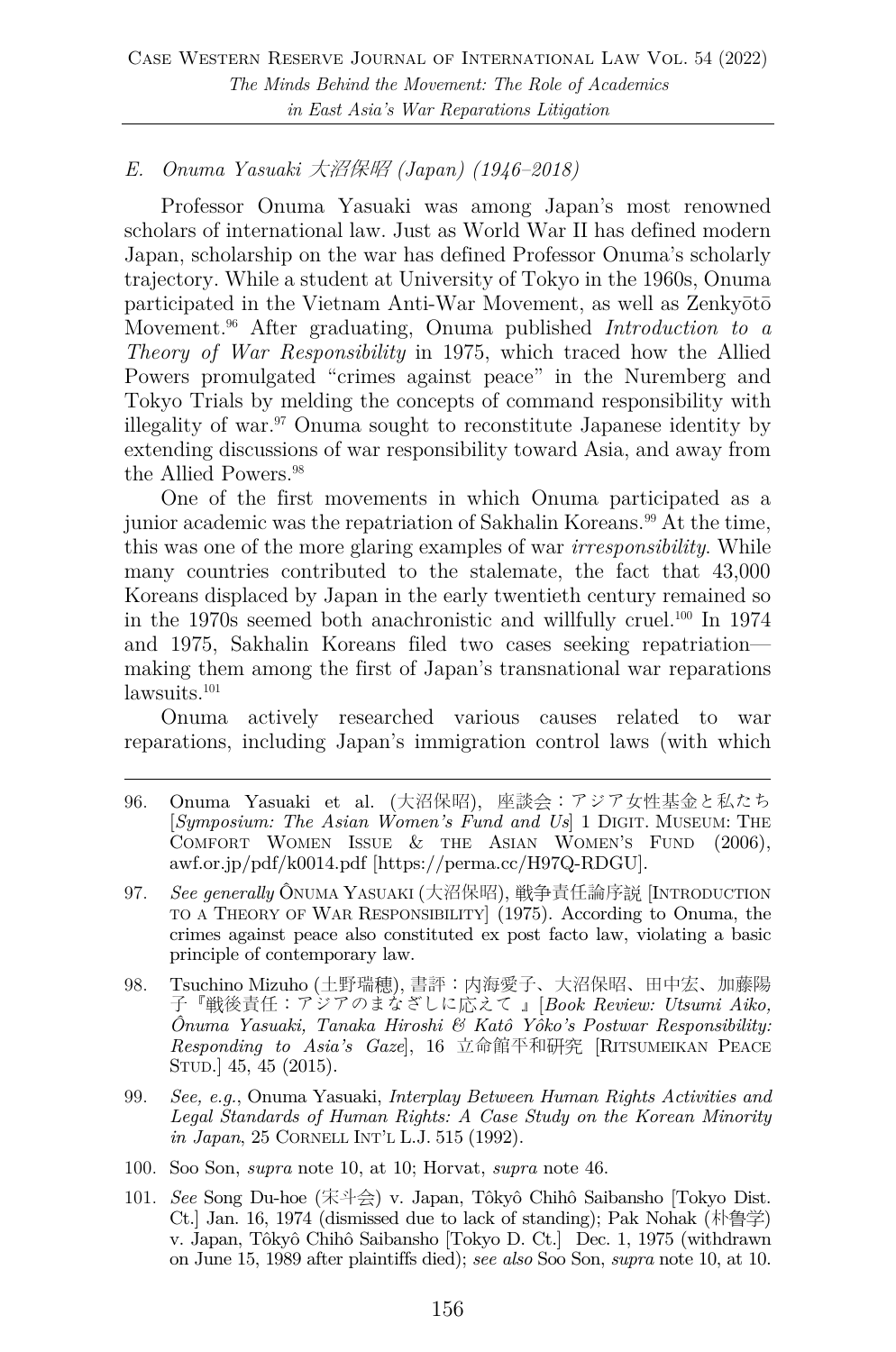Resident Koreans had to comply), the legal status of resident Koreans, and the fingerprinting requirement that Japan imposed on resident Koreans.102 He also lobbied members of Japan's Diet—including Councilor Hara Bunbei and Representative Igarashi Kôzô—to take up the reparations issue.103 In 1999, Onuma was appointed Director (*riji*) of the Asian Women's Fund ("AWF"), an initiative set up by the Japanese government to assist, compensate and apologize to the survivors of the comfort women system.<sup>104</sup> While some have criticized the AWF for its equivocality,105 Onuma defended the effort as "an attempt for the Japanese nation as a whole, partly the government and partly the citizens, to take responsibility for the wrong which the Japanese nation as a whole had committed."106 Though Onuma has not testified in any war reparations lawsuits, at least as far as this author can discern, he has played an active role in the movement through research, publications, and activism.

# III. Foreign (Non-Japanese) Academics

#### *A. Frits Kalshoven (Netherlands) (1924–2017)*

Professor Kalshoven played a limited role in Asia's war reparation movement. But the argument for which he is most famous—that the individual has a right to demand compensation against the state that violates international humanitarian law107—resonates in virtually every

- 103. *Symposium: The Asian Women's Fund and Us*, *supra* note 96, at 2.
- 104. *Establishment of the AW Fund, and the Basic Nature of Its Projects*, THE ASIAN WOMEN'S FUND, https://awf.or.jp/e2/foundation.html [https:// perma.cc/PL9B-AAR2].
- 105. As U.N. Special Rapporteur Gay J. McDougall noted, the fund does not "satisfy the responsibility of the Government of Japan to provide official, legal compensation to individual women . . . since 'atonement' money . . . is not intended to acknowledge legal responsibility on the part of the Japanese Government for the crimes that occurred during the Second World War." U.N. Econ. & Soc. Council, Sub-Comm. on Prevention of Discrimination & Protection of Minorities, *Contemporary Forms of Slavery: Systematic Rape, Sexual Slavery and Slavery-Like Practices During Armed Conflict*, ¶ 64, U.N. Doc. E/CN.4/Sub.2/1998/13 (June 22, 1998).
- 106. Onuma Yasuaki, *Japanese War Guilt & Postwar Responsibilities of Japan*, 20 BERKELEY J. INT'L L. 600, 607 (2002).
- 107. *See* Frits Kalshoven, *State Responsibility for Warlike Acts of the Armed Forces: From Article Three of Hague Convention IV of 1907 to Article 91*

<sup>102.</sup> *Onuma Yasuaki C.V.*, U.N. AUDIOVISUAL LIBR. INT. L., https://legal.un. org/avl/pdf/ls/Onuma\_bio.pdf [https://perma.cc/9BCW-BVJF]. Onuma published widely on crimes against peace (1974–1978), rights of resident Koreans (1978–1983), fingerprinting (1984–1987), Sakhalin Koreans (1992), and comfort women (1998–2007).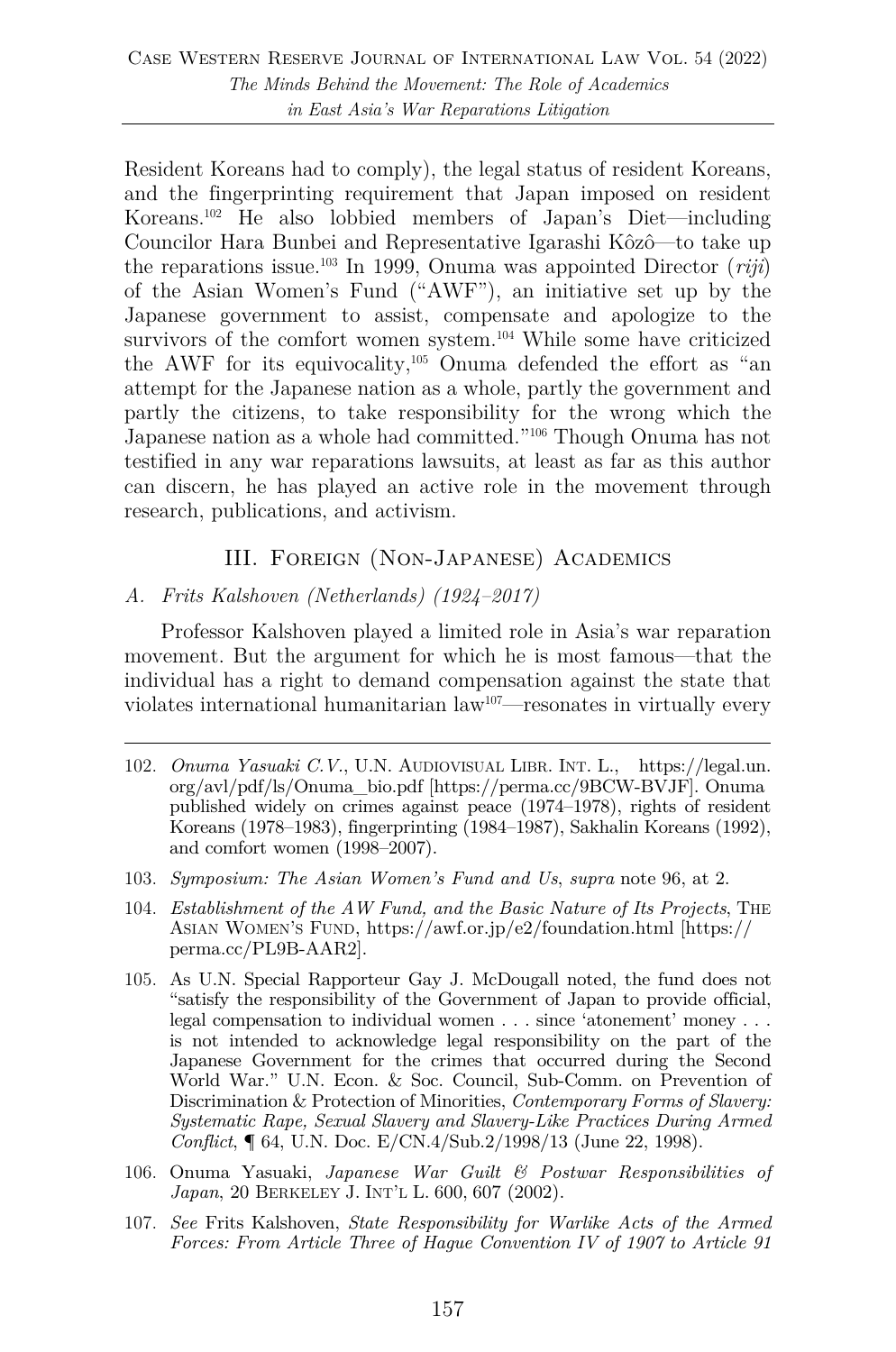war reparations lawsuit. To be sure, his reading of the Hague Convention draws heavily on its text, drafting history, and *travaux préparatoires*; <sup>108</sup> Kalshoven himself characterized subsequent state practice of providing compensation to individual victims as "disappointing."109 Nevertheless, the question of individual subjectivity in international law, especially international humanitarian law, remains a hot topic, as manifest in recent decisions by the International Court of Justice, Supreme Court of Greece, and Italian Court of Cassation.110

Professor Kalshoven provided expert testimony, both in court and through written submissions, in several war reparations lawsuits. He testified before the Tokyo District Court<sup>111</sup> in the Dutch POW/Comfort Woman case (June 24, 2007),<sup>112</sup> and the Filipina Comfort Women case (June  $28$ ,  $2007$ ).<sup>113</sup> In both cases, he argued that Japan's violation of the Hague Convention empowered the individual plaintiffs to sue Japan in domestic courts. Japanese judges dismissed both cases, but tacitly acknowledged part of Kalshoven's argument.114 Nonetheless, the courts

*of the Additional Protocol I of 1977 and Beyond*, 40 INT'L & COMP. L.Q. 827 (1990) (arguing that individuals have the right to seek compensation from the state for the latter's war crimes).

- 108. *Id.* at 832–34.
- 109. *Id.* at 836.
- 110. Jurisdictional Immunities of the State (Germany v. Italy: Greece intervening), Judgment, 2012 I.C.J. 99, 113–16 (Feb. 3).
- 111. *See* Satô Yoshitsugu (佐藤芳嗣 ), フィリピン日本軍「性奴隷」裁判:非典 型「慰安婦」裁判 [*Trial of Filipina Sex Slaves in the Japanese Military: An Atypical "Comfort Women" Case*], *in* HÔTEI DE SABAKARERU NIHON NO SENSÔ SEKININ [JAPAN'S WAR RESPONSIBILITY AS ADJUDICATED IN COURT] 56, 61 (Zukeyama Shigeru ed. 2014). Lawyer Satô writes that Kalshoven testified before the Tokyo trial courts in June 1996. However, contemporary media, other scholars, and Kalshoven's own CV list June 1997. *See*, *e.g.*, Richard Lloyd Parry, *Japan's War Victims Never Say Die in Bid for Reparation*, INDEPENDENT (June 23, 1997), https://www.independent.co.u k/news/world/japan-s-war-victims-never-say-die-in-bid-for-reparation-1257 680.html [https://perma.cc/MQP9-XLXY] (noting Kalshoven's testimony in Tokyo earlier that week); *see also Curriculum Vitae: Prof. Frits Kalshoven*, F. FOR INT'L CRIM. & HUMANITARIAN L., https://www.fichl.or g/fileadmin/fichl/cvs/CV\_Prof.\_Frits\_Kalshoven.pdf [https://perma.cc/ 88FG-XSZJ] (listing June 1997).
- 112. Lapré v. Japan, Tôkyô Chihô Saibansho [Tokyo Dist. Ct.] Nov. 30, 1998, 1685 HANREI JIHÔ 3.
- 113*.* Henson et al. v. Japan, Tôkyô Chihô Saibansho [Tokyo Dist. Ct.] Oct. 9, 1998, 1683 HANREI JIHÔ 57.
- 114. In the Dutch case, for example, the court conceded that the individual right to seek compensation arose in the discussions of the Hague Convention, but the Member States did not intend to give individuals the right to seek compensation directly against the State. *Lapré*, slip. op. at 78.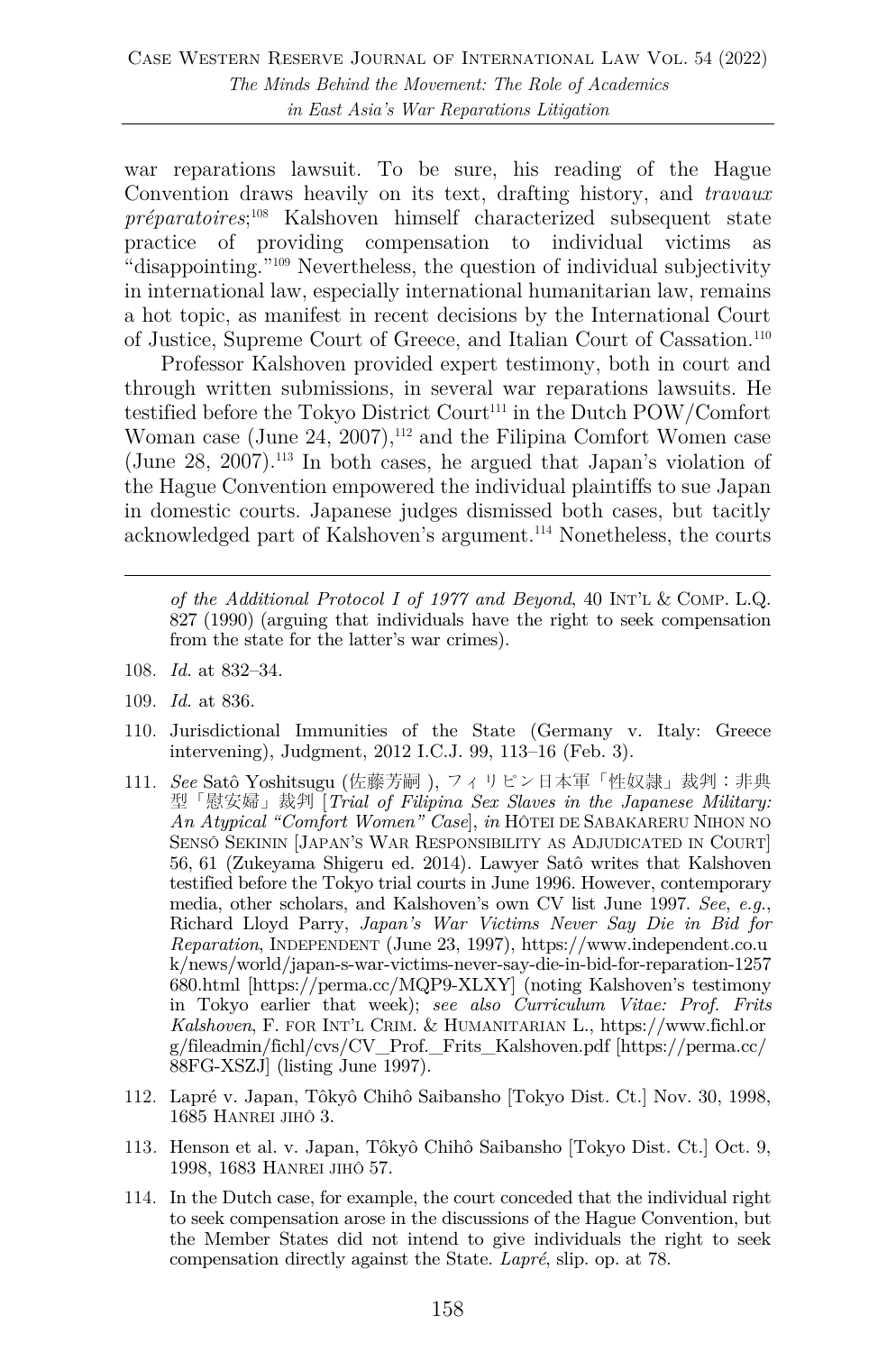reinforced the exclusively statist nature of international claims. As the Tokyo District Court framed the issue:

Under international law, a state that violates international legal obligations owes a responsibility to the injured state. Even in cases where the harm to the individual violates a state's obligations under international law, the damage is regarded as belonging to the state, not the individual. The harmed individual will only get an indirect remedy, when his home state exercises diplomatic protection on his behalf.115

Undeterred, Kalshoven wrote a supplementary opinion to correct what he saw as the trial courts' errors.116 Addressing the Tokyo High Court in the appeals process, Kalshoven argued that the individual can be the subject of rights under international law.<sup>117</sup> More specifically, this included the right to prosecute such claims in national courts.118 In the end, the appellate court, and later the Supreme Court, were no more sympathetic to Kalshoven's theory than the trial court. Still, his participation called attention (particularly from Western media) to the war reparations lawsuits, and pressed the Japanese judiciary to clarify where it stood on the issue of individual subjectivity under international law.

# *B. Ông Iók-Tek* 王育徳 *(Taiwan) (1924–1985)*

Taiwan has played a minor, yet foundational, role in East Asia's war reparations movement. In the 1970s, a group of ethnic Taiwanese living in Japan, as well as Taiwanese citizens living in Taiwan, began to investigate the adequacy of Japan's war reparations to Taiwan.119 In 1971, Japan derecognized Taiwan, leading many Taiwanese, in Japan

<sup>115.</sup> *Lapré*, slip. op. at 34 (translated by author).

<sup>116.</sup> *See* Frits Kalshoven, *Supplementary Expert Opinion*, *in* SENGO HOSHÔ TO KOKUSAI JINDÔHÔ: KOJIN NO SEIKYÛKEN O MEGUTTE [POSTWAR REPARATIONS AND INTERNATIONAL HUMANITARIAN LAW: THE QUESTION OF INDIVIDUAL CLAIMS FOR COMPENSATION] 87, 99 (Shin Hae Bong, Takagi Yoshitaka & Nagano Kantarô eds., 2005) (calling the decision of the Tokyo District Court "incorrect").

<sup>117.</sup> *Id.* at 99.

<sup>118.</sup> Kalshoven cites the example of "international minimum standard of treatment," a topic derived from international investment law ("IIL"). IIL permits a "foreigner" to file a case in domestic courts, and if he is dissatisfied with the result, to enlist the support of his home government to invoke diplomatic protection. *Id.* at 99–100.

<sup>119.</sup> Political activism in Taiwan rose precipitously after the KMT party lost power, and reparations from Japan were one category of concern. *See* Nien-Chung Chang-Liao & Yu-Jie Chen, *Transitional Justice in Taiwan: Changes and Challenges*, 28 WASH. INT'L L.J. 619, 628 (2019).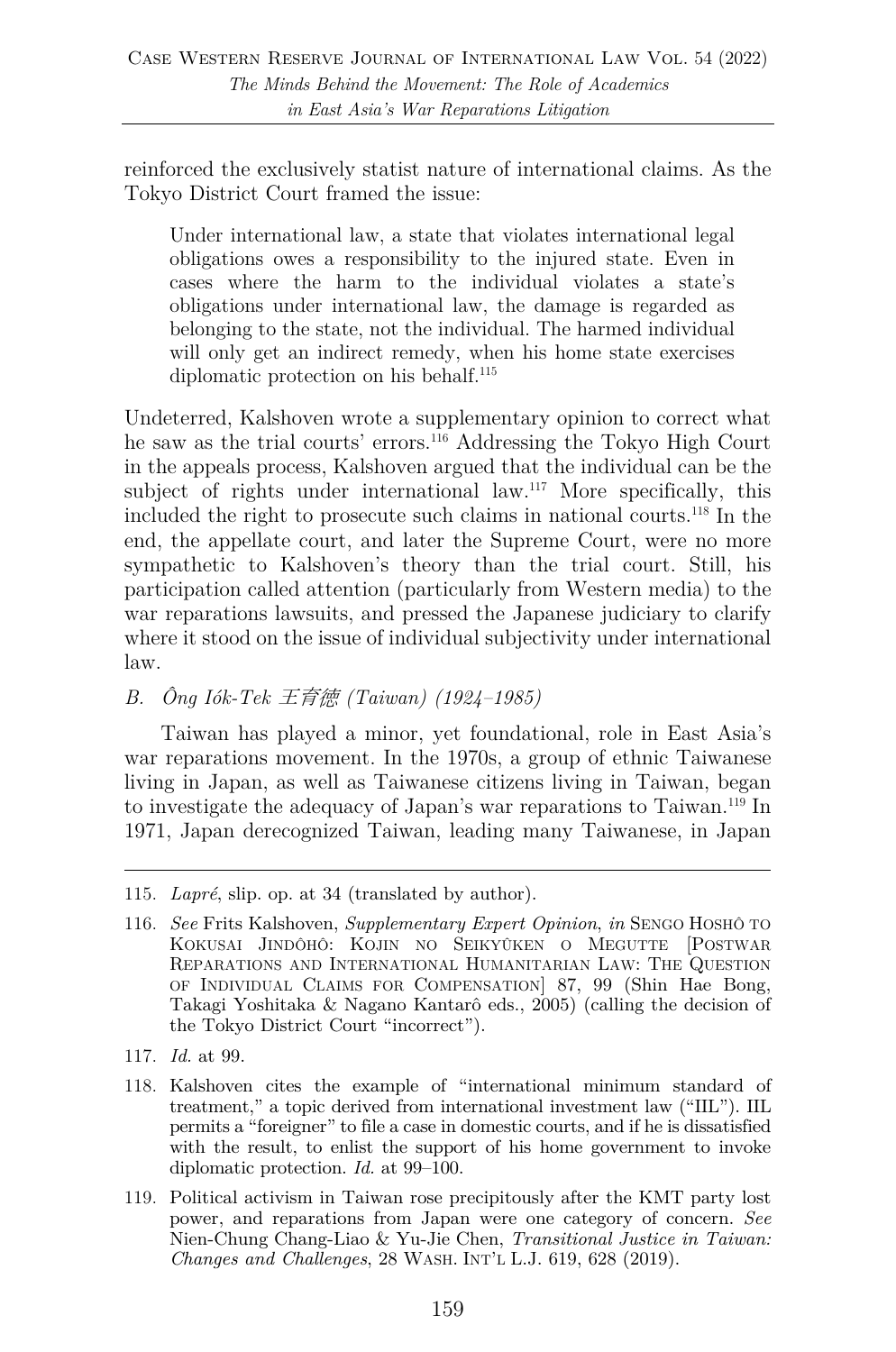and Taiwan, to question the historical, economic, and political relationships between Taipei and Tokyo.120 In 1972, Japan unilaterally nullified the 1952 Taipei Treaty, $121$  the legal instrument that formally ended the war between Japan and the Republic of China on Taiwan. In the politico-legal opportunity structure thus opened, many Taiwanese stepped forward to demand Japan reinstate the Japanese nationality that they had enjoyed under Japanese colonialism, repay wartime debts such as bonds and military currency, and provide pensions to Taiwanese veterans of the Japanese Imperial Army and Navy.<sup>122</sup>

At the center of these trajectories were two members of the faculty of Meiji University: Miyazaki Shigeki (profiled above) and linguistics professor Ông Iók-tek.123 Born and raised in Taiwan during the Japanese colonial period (1895–1945), Ông fled Taiwan after the KMT set up a government in Taiwan.<sup>124</sup>  $\hat{O}_{ng}$ 's brother had been killed in the notorious February 28 Incident (228 Incident), when the KMT killed an estimated 20,000 anti-government protestors and activists.125 Henceforth, Professor Ông would never return to Taiwan.

In the mid-1970s, as a professor of Chinese linguistics and Taiwanese nationalist, Ông grew active in the Taiwan veterans cause. In December 1974, Indonesia repatriated a "Japanese" soldier it had discovered in the jungles. In fact, he was an indigenous Taiwanese man named "Shiniyuwu" in his native tongue (Ami), "Li Guanghui" in Mandarin Chinese, and "Nakamura Teruo" in Japanese.126 Shiniyuwu was sent back to Taiwan with none of the pomp or finance that attended the contemporaneous "discovery" of other Japanese soldiers

- 120. Tracy Dahl & Shigehiko Togo, *Japan Debates Its Debt to Former Subjects*, WASH. POST (Apr. 26, 1982), https://www.washingtonpost.com/ archive/politics/1982/04/26/japan-debates-its-debt-to-former-subjects/aa5 c438d-fd2e-4c80-a0cf-61ae52538708/ [https://perma.cc/9V9B-H3XL].
- 121. Treaty of Peace Between Japan and the Republic of China art. I, Japan-China, Aug. 5, 1952, 38 U.N.T.S 1858.
- 122. Dahl & Togo, *supra* note 120.
- 123. This is the Taiwanese, as opposed to the Mandarin Chinese, pronunciation of his name.
- 124. *See* Chang-Liao & Chen, *supra* note 119, at 624–25.
- 125. Estimates of the number of activists and intellectuals murdered range from 18,000–28,000. *See* Chang-Liao & Chen, *supra* note 119 at 625–26; *see also* Thomas J. Shattuck, *Taiwan's White Terror: Remembering the 228 Incident*, FOREIGN POL'Y RSCH. INST. (Feb. 27, 2017), https://www.fpri.or g/article/2017/02/taiwans-white-terror-remembering-228-incident/ [https:/ /perma.cc/Y679-2CQN].
- 126. YOSHIKUNI IGARASHI, *The Homecoming of the "Last Japanese Soldier": Nakamura Teruo / Shiniyuwu / Li Guanghui's Postwar, in* HOMECOMINGS: THE BELATED RETURN OF JAPAN'S LOST SOLDIERS 203, 203–18 (2016).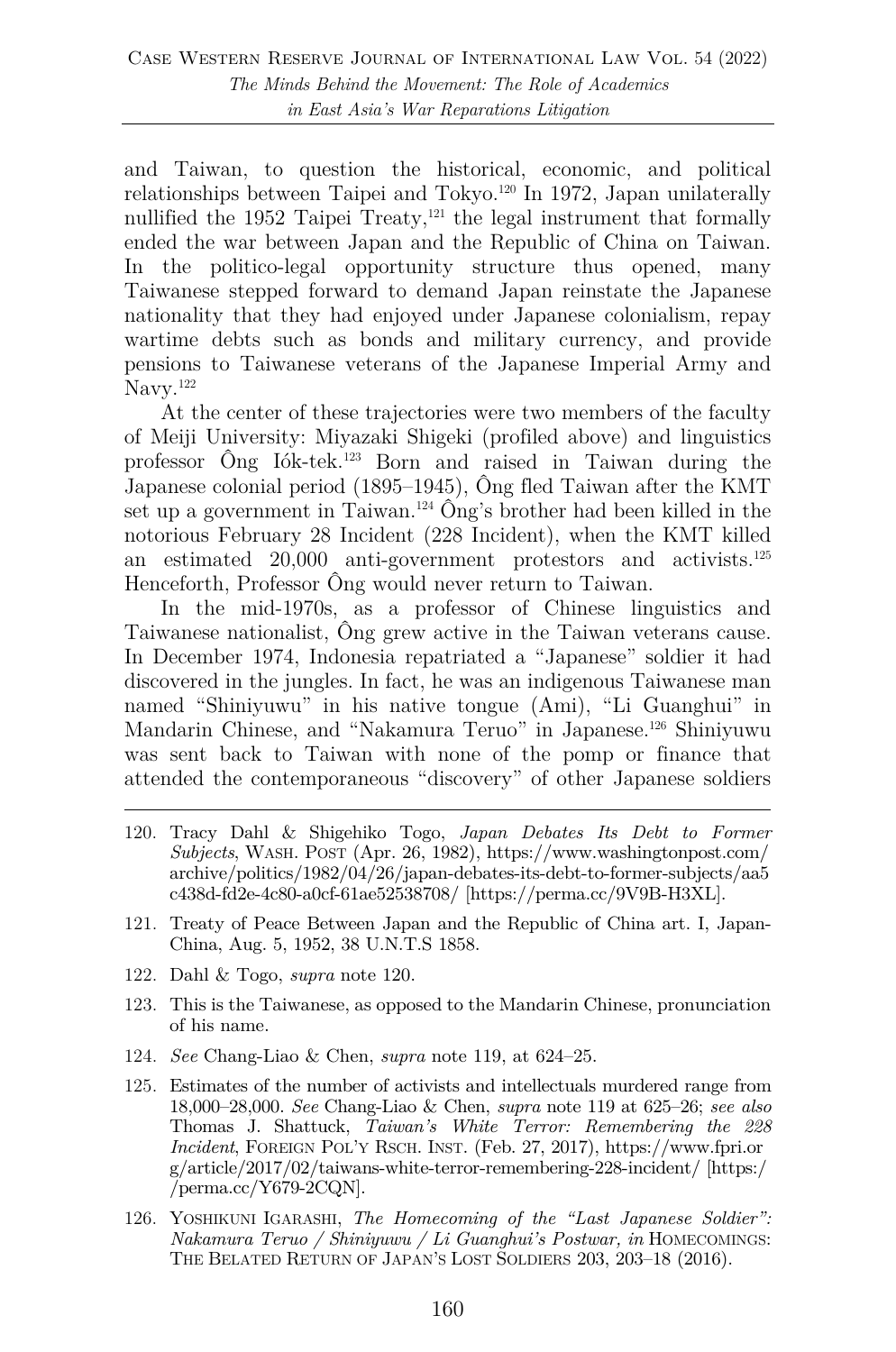in formerly enemy territory. Many objected to this differential treatment, and formed a grassroots group, the "Committee to Warmly Welcome Mr. Nakamura" in January, 1975.<sup>127</sup> This group conducted small-scale protests in downtown Tokyo, raised funds to help Nakamura, and demanded the Japanese government provide similar benefits to Shiniyuwu/Nakamura as it did to veterans with Japanese citizenship.128

This group served as a prototype to another grassroots committee on which Ông played a founding role. In February, 1975, the two Meiji University professors formed a new group to examine the veterans' compensation issue more deeply. Together with eleven other Japanese academics and professionals, including friends from Ông's youth in Taiwan,129 the "Committee to Consider Compensating Taiwanese Veterans"130 sought to persuade the Japanese government to pay the same benefits, pensions and medical treatment to Taiwanese veterans that it had already paid to veterans with Japanese citizenship since 1952.

The Committee that Ông and Miyazaki founded would support the Taiwan veterans' lawsuit as it wended its way to Japan's Supreme Court.131 When the Court dismissed the case in 1992, the Committee disbanded. Wang, of course, had died just after the Tokyo High Court also dismissed the case. Before the dismissal, the Committee raised funds to cover court costs, plaintiffs' travel to hearings and lodging in Japan, as well as associated activities. The Committee also published a newsletter, *Considering Taiwanese Veterans*, which reported on individual hearings, developments in other countries (including Taiwan and the United States), and coverage in domestic and international media. The Consideration Committee thus also served as a "trial support group" (*shienkai*); in the contemporary war reparations

- 130. *See* Miyazaki Background, *supra* note 27, at 65. The group is known in Japanese as the 台湾人元日本兵士の補償問題を考える会 (roughly, "Committee to Consider the Compensation Issue for Taiwanese Veterans").
- 131. MIKI Y. ISHIKIDA, TOWARD PEACE: WAR RESPONSIBILITY, POSTWAR COMPENSATION, AND PEACE MOVEMENTS AND EDUCATION IN JAPAN 30–37 (2005).

<sup>127.</sup> *See* Miyazaki Background, *supra* note 27, at 64.

<sup>128.</sup> *Id.*

<sup>129.</sup> Three (Japanese) members of the Consideration Committee graduated from Taipei High School, including Arima Motoharu, a politician who later shepherded the Taiwan Veterans Act through Japan's Diet (national legislature). *See* Kawazaki Masumi (河崎真澄), 台湾人元日本兵への補償 [*Compensating Taiwanese Veterans of the Japanese Army*], 産経新聞 [SANKEI NEWS], Aug. 20, 2019, www.sankei.com/article/20190820-FLXXXCFASVIJ 5ERUTORASQAOLY [https://perma.cc/6VAU-UHMX].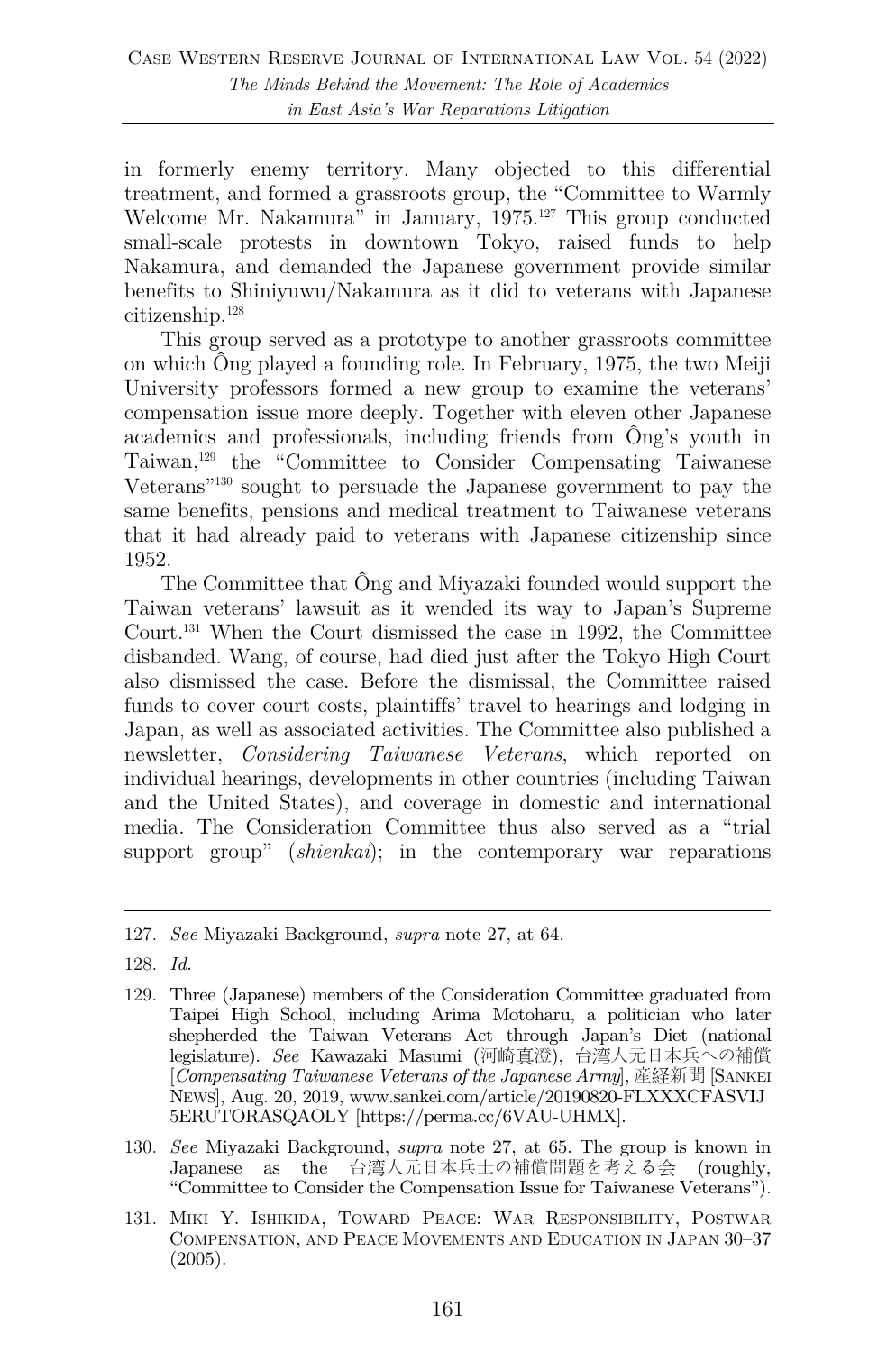movement, numerous such groups, devoted to a single case, have mushroomed throughout the Japanese archipelago.

#### *C. Yun Chung-ok* 尹貞玉*,* 윤정옥 *(Korea) (1925–Present)*

Yun Chung-ok, professor emerita of Ewha Womans University in Seoul, led Korea's comfort women redress movement from its inception in 1990. Born in colonial Korea to a Christian pastor, Yun grew up in a family that stressed educational achievement, even for girls, which was a notable departure from the prevailing culture at the time.<sup>132</sup> During her last year of high school, Yun was fingerprinted against her will.<sup>133</sup> Rather than continue her education, she withdrew from school to avoid conscription into the women's "volunteer corps" (*cheong shindae*).134 Yun escaped a life of difficulty that many of her classmates would endure.<sup>135</sup>

In the 1980s, Yun began to research comfort women, conducting visits to Fukuoka, Sapporo, and Okinawa.136 Her work came to prominence in 1988, when she presented on the linkages between Korea's "volunteer corps" and Japan's "military comfort women" (*jūgunianfu*) at the Cheju "Women and Tourism" conference, sponsored by the non-governmental organization, Korean Church Women United.137 Yun visited former comfort stations in Thailand and Papua New Guinea in 1989, and published reports on them in January 1990.<sup>138</sup>

On November 16, 1990, Yun—with her Ewha colleague Lee Hyo-chae—formed the Korean Council for Women Drafted by Japan for Sexual Slavery.139 The Council joined together dozens of women's organizations, including the KCWU,140 to uncover the truth about the comfort women system, and to restore the dignity of survivors. These

- 133. *Id.* at 1233.
- 134. *Id.*
- 135. *See id.* at 1228.
- 136. Alice Yun Chai, *Asian-Pacific Feminist Coalition Politics: The "Chŏngshindae/Jūgunianfu" ("Comfort Women") Movement*, 17 KOREAN STUD. 67, 78 (1993).
- 137. *Id.*
- 138. *See id.*
- 139. *See* Soh, *supra* note 132, at 1232–33.
- 140. Chai, *supra* note 136, at 79. The KCWU was the organization to which Kim Hak-sun made her August 14, 1990 "confession" that she served as a comfort woman, unleashing a wave of support around the issue in Korea and Japan.

<sup>132.</sup> As Chunghee Sarah Soh has shown, the patriarchal and Confucian influences of traditional Korean culture devalued women, and denied them access to education. *See generally* Chunghee Sarah Soh, *The Korean "Comfort Women": Movement for Redress*, 36 ASIAN SURV. 1226, 1229–30 (1996).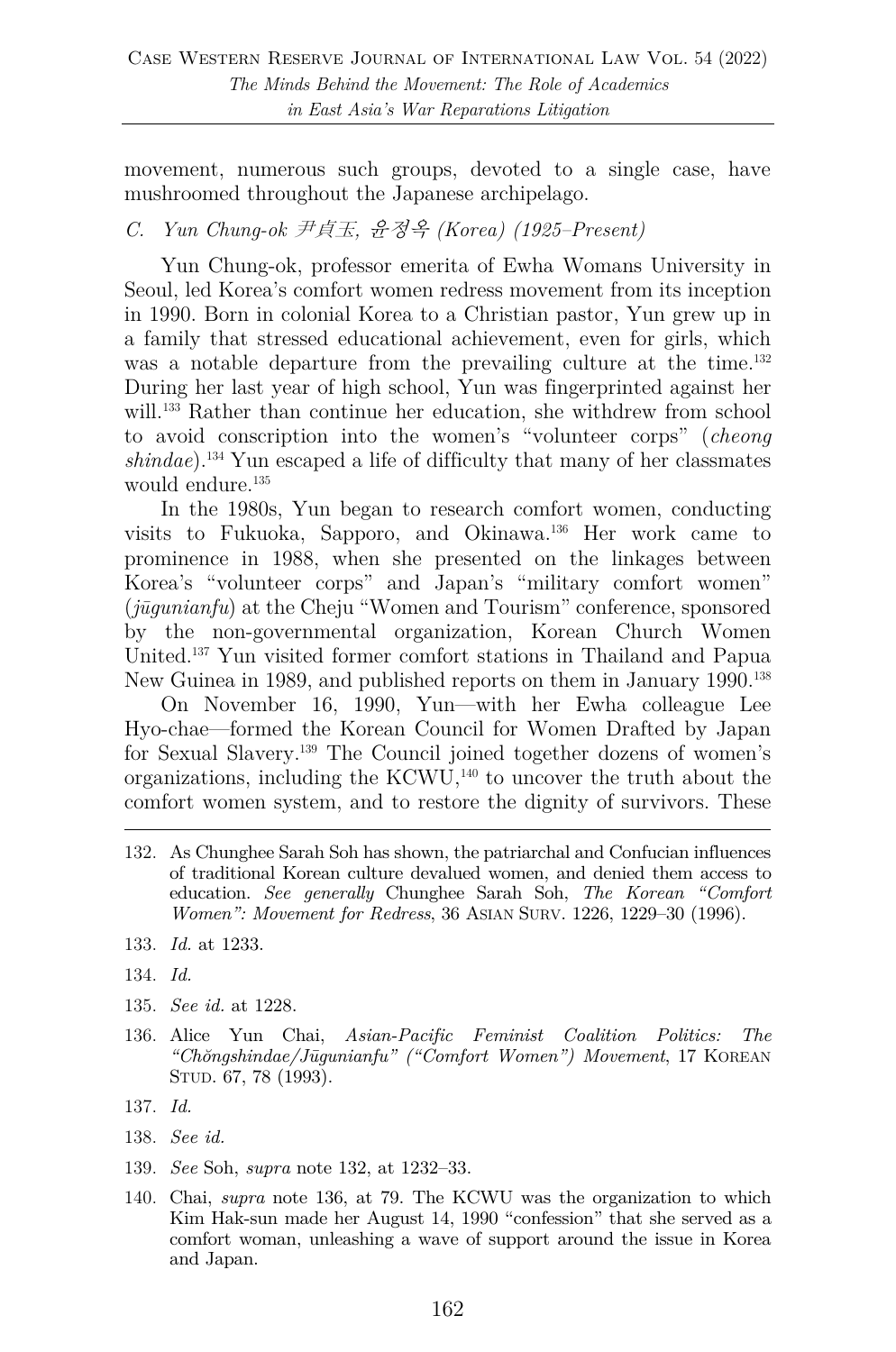organizations had already collaborated on conferences, demonstrations, and petitions to the Japanese government. In October 1992, groups sent an open letter to Japanese Prime Minister Miyazawa Kiichi with six demands. One measure of the movement's success would be to weigh which of these six demands has been met.

Through the Council's efforts (hotlines, counseling, information sessions), seventy-four survivors of the comfort women system registered with the Korean government.141 Many of these women, including Kim Hak-sun, later sued Japan and pioneered the transnational reparations movement.142 Within the Council, Yun focused on research and compensation with the Japanese government, while Lee liaised with transnational activists and international organizations.143 Yun handled the lawsuits, while Lee lobbied the United Nations.<sup>144</sup>

#### *D. Tong Zeng (China)* 童增 *(1956–Present)*

Tong is China's leading war reparations activist. As a graduate student at Peking University Law School in 1990, he read an article about contemporaneous European efforts to seek war reparations from Germany.145 After conducting his own research, Tong propounded his own theory of war reparations, distinguishing the *individual* right to seek compensation from Japan, from the Chinese *state's* right to seek compensation—which the PRC waived in the 1972 Joint Communique.<sup>146</sup>

- 143. Soh, *supra* note 132, at 1234
- 144. *See id.*
- 145. Tong Zeng, *It Is of Great Urgency that China Demand Damage Compensation from Japan* (Mar. 25, 1991) (Graduate thesis, National People's Congress of China) (Zeng's research results and proposal to the National People's Congress). The thesis listed several developments, including a meeting between East German leader Erich Honecker and World Jewish Congress president Edgar Bronfman, Albania's \$2 billion demand for reparations from West Germany, and requests from Finland and Poland. None of the cases involved individual to State discussions, but rather intergovernmental efforts between West and East German leaders, and leaders from other European States.
- 146. *See* TONG ZENG, WANYANSHU (1991), china918.net/news/read?id=7866 [https://perma.cc/AH45-UHTG].

<sup>141.</sup> *Id.* at 83.

<sup>142.</sup> *See generally Lawsuits Brought Against Japan by Former Korean "Comfort Women"*, COLUM. L. SCH.: CTR. FOR KOREAN LEGAL STUD., https://kls. law.columbia.edu/content/lawsuits-brought-against-japan-former-korean-co mfort-women [https://perma.cc/5GM7-9XHW].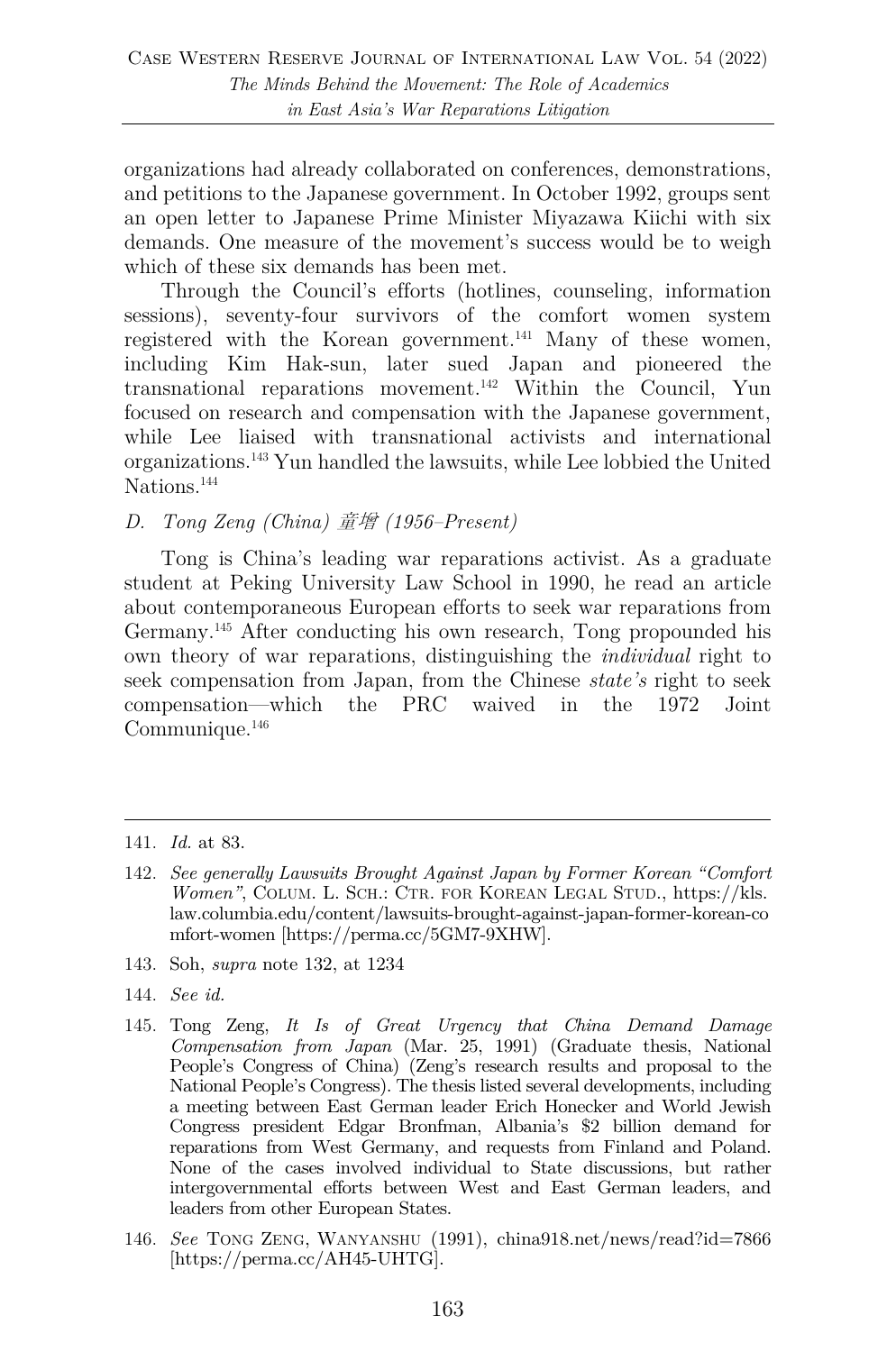Later, as a lecturer at a university in Beijing, Tong advocated his theory in a *wanyanshu*, <sup>147</sup> a traditional form of presenting ideas to political leaders.148 He initially titled his report *Victim Compensation Proposals in Europe: Lessons for China*. <sup>149</sup> He spoke with numerous newspapers and academic journals about publishing his paper, but they rejected his work as too politically sensitive.150 The idea of an individual right to compensation is not radical in international law; it subtends international investment law, international human rights law, and international humanitarian law; many human rights treaties provide individual access to remedies for violations of constitutional or international law.151 Moreover, some scholars interpret international humanitarian law treaties as extending the right to seek compensation to individuals, though state practice of such rights is quite rare.152 Still,

- 147. *See* Alice Miller, *Dilemmas of Globalization and Governance*, *in* THE POLITICS OF CHINA: SIXTY YEARS OF THE PEOPLE'S REPUBLIC OF CHINA 528, 537 (Roderick MacFarquhar ed., 3d ed. 2011). Wang Anshi presented his reform recommendations in a *wanyanshu* 万言书to Song Emperor Renzong in 1058. Qing Dynasty reformers such as Kang Youwei and Liang Qichao likewise expressed their opposition to the 1895 Treaty of Shimonoseki through a *wanyanshu*. In the 1950s, Peng Dehuai remonstrated with Mao Zedong about the excesses of the Great Leap Forward through a *wanyanshu*, though Peng did not use that term.
- 148. *Id.*
- 149. *See* Zhang Lei, *Zhongguo Minjian Duiri Suopei Yundong Faqiren: Yao Wei Shouhaizhe Taohui Gongdao* [*Initiator of Chinese Citizens' Movement for Compensation from Japan: Seeking Justice for the Victims*], ZHONGGUO QINGNIAN BAO [CHINA YOUTH NEWS] (July 5, 2018), http://news.sina.com.cn/o/2018-07-05/doc-ihevauxk6872197.shtml [https: //perma.cc/SL92-DUNH].
- 150. Liu Shangjun, *Tong Zeng: Jianchi Le 26-nian Xiangxin Zhengyi Yiding Hui Daolai* [*Tong Zeng: After Persisting for 26 years, Believes Justice Will Come*], ZHONGGUO QINGNIAN WANG [CHINA YOUTH NETWORK], June 6, 2016, https://www.chinanews.com.cn/gn/2016/06-06/7895347.shtml [https ://perma.cc/5DL3-TYCH]. The author notes that a Shanghai publisher expressed interest, but later rejected Tong's treatise with three words: *bu gan fa* ("We don't dare publish it!").
- 151. *See*, *e.g.*, G.A. Res. 217 (III) A, Universal Declaration of Human Rights art. 8 (Dec. 10, 1948) (ensuring "an effective remedy by the competent national tribunals for acts violating the fundamental rights granted him by the constitution or by law."); International Covenant on Civil and Political Rights art. 2(3), Dec. 16, 1966, 999 U.N.T.S. 171 (requiring State Parties to offer an effective remedy, by a competent national authority, for violating rights and freedoms guaranteed in the covenant).
- 152. The late Frits Kalshoven of Leiden University is perhaps the most notable exponent of this position. *See* Kalshoven, *supra* note 107, at 831. Professor Kalshoven testified on the issue of individual rights to compensation in a lawsuit brought by Filipina comfort women against Japan. *See* Transcript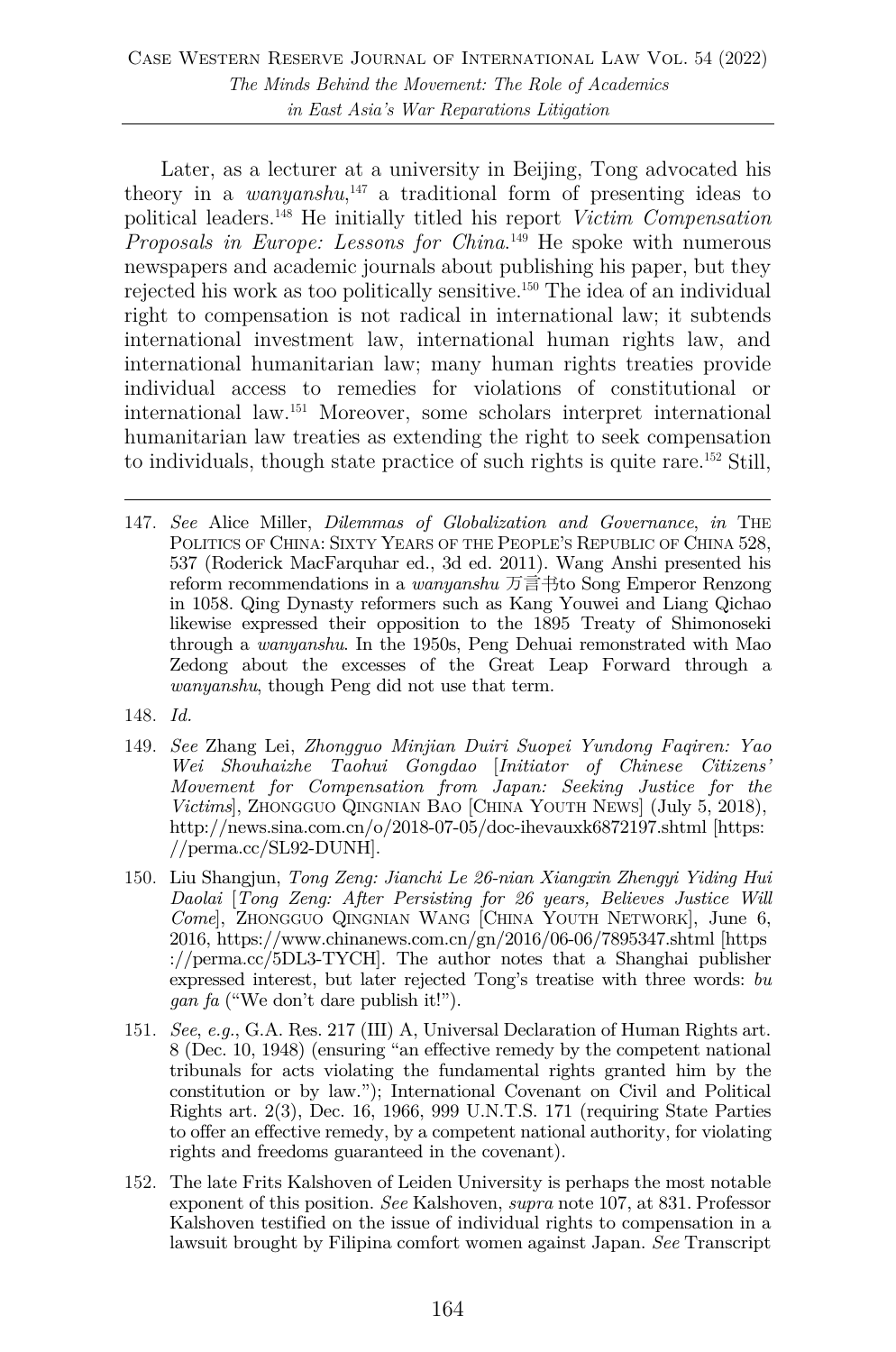Tong's ideas found few takers among the publishers in Beijing and Shanghai, perhaps cagey after the political crackdown following the 1989 protests in Tiananmen Square. Ultimately, Tong published "China's Demands for Japanese Reparations Cannot Be Delayed,"153 in *Legal Daily*, the mouthpiece of the Communist Party, and later in *People's Daily*, *Worker's Daily*, and other state-run media.

But Tong was not merely a scholar. He wanted the government to respond to his proposal. In March 1991, Tong poked around the hotels where delegates of the National People's Congress ("NPC") stayed during the annual meeting: Jingxi Hotel, Guoyi Hotel, and Beijing Hotel. "At the time," Tong explained, "NPC delegates would come out for a walk around 6:30 PM, and head back to watch the news at 7:00 PM. Every day at that time, my good friend Chen Jian and I hung out near the delegates' hotel. We handed them photocopies of the article."154 Tong convinced several NPC delegates to take up his proposal in April 1991, but it was too late for inclusion in that year's agenda. It appeared on the official agenda in 1992, and several times thereafter. But the results were always the same: "The issue has been studied. It is unsuitable for further action."155 That sums up the PRC's attitude toward the issue.

Unable to convince the NPC, Tong focused his efforts on mobilizing public opinion. While working at a research center on aging, Tong founded an organization to press Japan for compensation.<sup>156</sup> The organization undertook many initiatives to promote reparations, including gathering signatures for a demand that Japan pay U.S. \$180 billion for the "deaths, injuries, destruction of personal property, forced labor, ravaging women, for conducting biological experiments on Chinese and stealing antiquities."157 The organization also wrote petitions for individual war victims, which Tong delivered personally

154. *Id.* (translated by author).

- 156. Zhang Lei, *Public Sacrifice Day: The Chinese People Send a Letter to the Japanese Government for the First Time to Apologize for the Nanjing Massacre*, CHINA YOUTH DAILY (Dec. 8, 2014, 12:00 AM), https://mp.wei xin.qq.com/s/CrmpUBOERvyYM\_UNtTdYLw [https://perma.cc/WDV5 -7TV5].
- 157. *See* John Kohut, *The Bitter Legacy of Hatred*, WASH. POST., May 10, 1992.

of Oral Judgment Delivered by the Judges of the Women's International War Crimes Tribunal on Japan's Military Sexual Slavery (Dec 4, 2001), http://iccwomen.org/wigjdraft1/Archives/oldWCGJ/tokyo/summary.ht ml [https://perma.cc/YU6A-UAUU].

<sup>153.</sup> *See* Xia Haishu, *Zhongguo Minjian Duiri Suopei Yilu Jingji* [*Long Road for China's Civil Compensation Claims Against Japan*], HUANQIU (Dec. 28, 2004, 9:47 PM), http://news.sina.com.cn/c/2004-12-28/21475358019. shtml [https://perma.cc/M5B5-G4RN].

<sup>155.</sup> *Id.*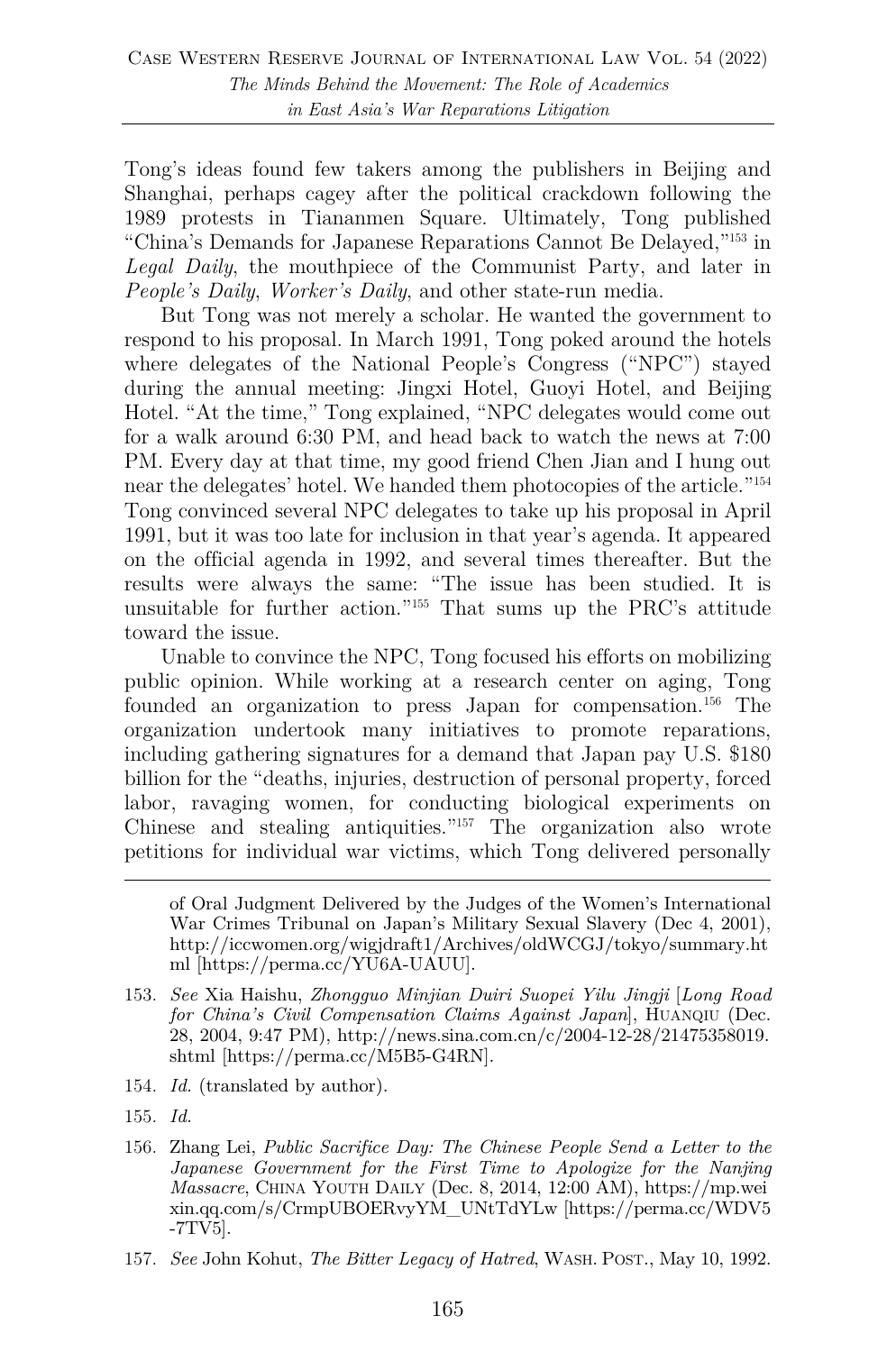to the Japanese embassy in Beijing. <sup>158</sup> He established links with reparations groups in Hong Kong, Taiwan, and South Korea.159 He convened academic conferences to discuss war reparations.160

Tong played an important coordinating role between individual war victims and the Japanese lawyers who represented them. <sup>161</sup> Tong had established himself as a major broker in the war reparations movement; thousands of Chinese citizens had written him letters, or visited him in Beijing, to enlist his support.<sup>162</sup> When a group of Japanese human rights lawyers, including Attorney Onodera Toshitaka, visited China in July, 1994, Tong identified a number of potential plaintiffs.163 For the next decade, Onodera and Tong would work together to facilitate transnational litigation by Chinese forced laborers, comfort women, and other civilian casualties in Japanese courts.164

*E. Guan Jianqiang* 管建强 *(China) (1956–Present)* 

Guan is China's leading legal authority on World War II reparations. He has published not only several works on general international law and military law, but also three widely referenced texts specifically on war reparations litigation.165 Alongside Tong Zeng, and attorney Kang Jian, Guan has consistently advocated for the rights

- 159. *300,000 Chinese Demand War Reparations*, AGENCE FRANCE PRESSE, Sept. 15, 1992.
- 160. *Scholars Gather to Discuss War Reparations*, KYODO NEWS, Sept. 18, 1992.
- 161. Robert Benjamin, *China Seeks Business, Not Reparations, as Visit by Japanese Emperor Nears*, BALT. SUN (Oct. 19, 1992, 12:00 AM), https:// www.baltimoresun.com/news/bs-xpm-1992-10-19-1992293121-story.html [https://perma.cc/9M8L-LUPW] (noting Tong threatened to sue a Japanese company that used Chinese forced labor). Chinese courts only accepted wartime reparations claims in 2014. So discussions of court challenge in 1992 were premature by a couple of decades.
- 162. *Id.*
- 163. Lei, *supra* note 149.
- 164. *Id.*
- 165. *See* GUAN JIANQIANG (管建强), 中日战争历史遗留问题的国际法研究 [INTERNATIONAL LAW STUDIES OF LINGERING HISTORICAL ISSUES FROM THE SINO-JAPANESE WAR] (2016); GUAN JIANQIANG (管建强), 公平, 正义, 尊严 : 中国民间战争受害者对日索偿法律基础 [EQUALITY, JUSTICE, DIGNITY: THE LEGAL BASIS FOR CHINESE CIVILIAN WAR CASUALTIES TO CLAIM COMPENSATION FROM JAPAN] (2006); GUAN JIANQIANG (管建强), 跨越對日 民間索賠的法律障礙 [OVERCOMING LEGAL BARRIERS TO CIVILIAN COMPENSATION CLAIMS AGAINST JAPAN] (2006).

<sup>158.</sup> *Chinese 'Comfort Women' Demand Apology, Compensation*, KYODO NEWS, Aug. 7, 1992.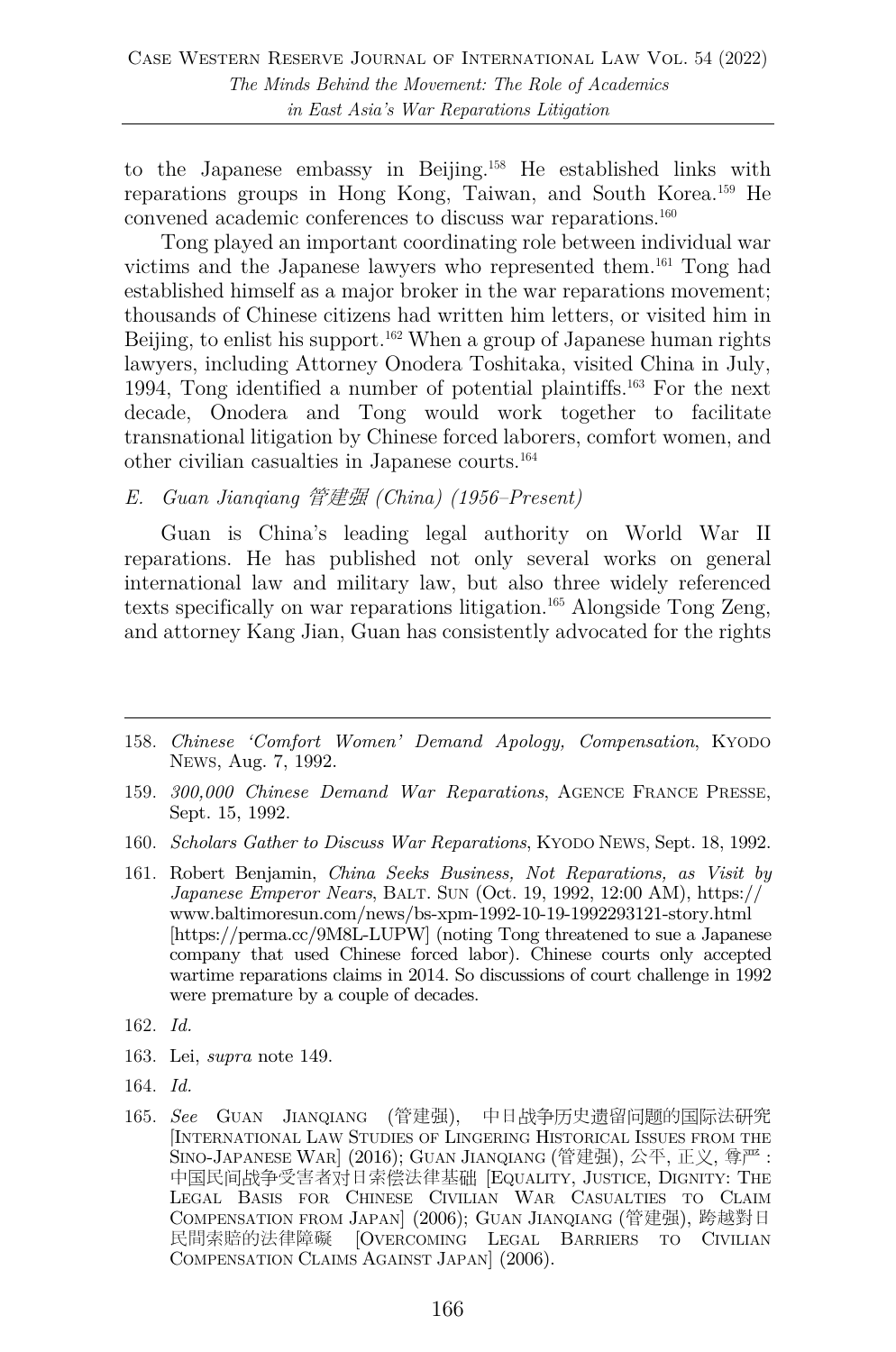of Chinese victims to seek compensation from the Japanese State and corporations.166

In addition to his scholarly work, Guan has also testified in Japan one of few Chinese scholars to do so. In the Unit 731/chemical weapons lawsuit,167 Guan submitted expert testimony (*kantei ikensho*), and testified in person before the Tokyo High Court on December 7, 2004.168 He argued that the 1972 Japan-China Joint Communiqué only waived the Chinese government's right to demand compensation, but *not* the individual's right to demand compensation.169 As a matter of both text (plain reading of the instrument), and procedure (China's NPC did not ratify the instrument), he argued, the individual retained the right to seek compensation.<sup>170</sup>

Guan has also advocated for Chinese victims to sue Japanese corporations in China, a position that Chinese courts have (with one

- 167. Wang Jinti v. Japan, Tôkyô Kôtô Saibansho [Tokyo H. Ct.] July 19, 2005. The thrust of the lawsuit was that Japan, by using chemical weapons developed in their Unit 731 military facility against Chinese civilians, violated Chinese law, Japanese law, customary international law, and international treaty law. But Japanese courts have rejected such claims as barred by statute of limitations, or waived by postwar treaties (between Japan and China, Japan and South Korea, etc.).
- 168. Guan Jianqiang (管建强), 论中国民间对日索赔的权利 [*On Chinese Civilians' Right to Claim Compensation from Japan*] 政治与法律 [2 POL. & L.] 53, n.1 (2006).
- 169. *See* Guan Jianqiang (管建强),「日中共同声明」等の対日戦争賠償請求権問 題について [*Concerning the War Reparations Claims Against Japan in the "Joint Communique" and Other Instruments*], http://www.anti731saiki nsen.net/saiban/2shin/kanteiiken/kan.html [https://perma.cc/5LAJ-S3NP].
- 170. JOINT COMMUNIQUE OF THE GOV'T OF JAPAN & THE GOV'T OF CHINA, Sept. 29, 1972, https://www.mofa.go.jp/region/asia-paci/china/joint72.html [https://perma.cc/5R2Q-AD5D]; *see also* Lena H. *Sung, Japanese Invest in Manchuria, but Face Mistrust from Wartime Occupation*, WASH. POST. (July 8, 1992), https://www.washingtonpost.com/archive/politics/1992/0 7/08/japanese-invest-in-manchuria-but-face-mistrust-from-wartime-occupa tion/63033d2c-4872-4826-bcd0-6b5d710584d1/ [https://perma.cc/6U6Q-C Q89]. Article 5 of the Joint Communique provides that "The Government of the People's Republic of China . . . renounces its demand for war reparation from Japan." In 1993, Chinese Foreign Minister Qian Qichen made clear that only the government—not individual Chinese citizens waived the claim to seek compensation.

<sup>166.</sup> Their work together includes, for example, demanding the return of ancient Chinese cultural artifacts seized during the war by Japan. *Chinese NGO Seeks Return of Ancient Relic from Japan*, CHINA DAILY (Aug. 11, 2014, 2:38 PM), https://www.chinadaily.com.cn/china/2014-08/11/conten t\_18287502.htm [https://perma.cc/J4SL-H6S4].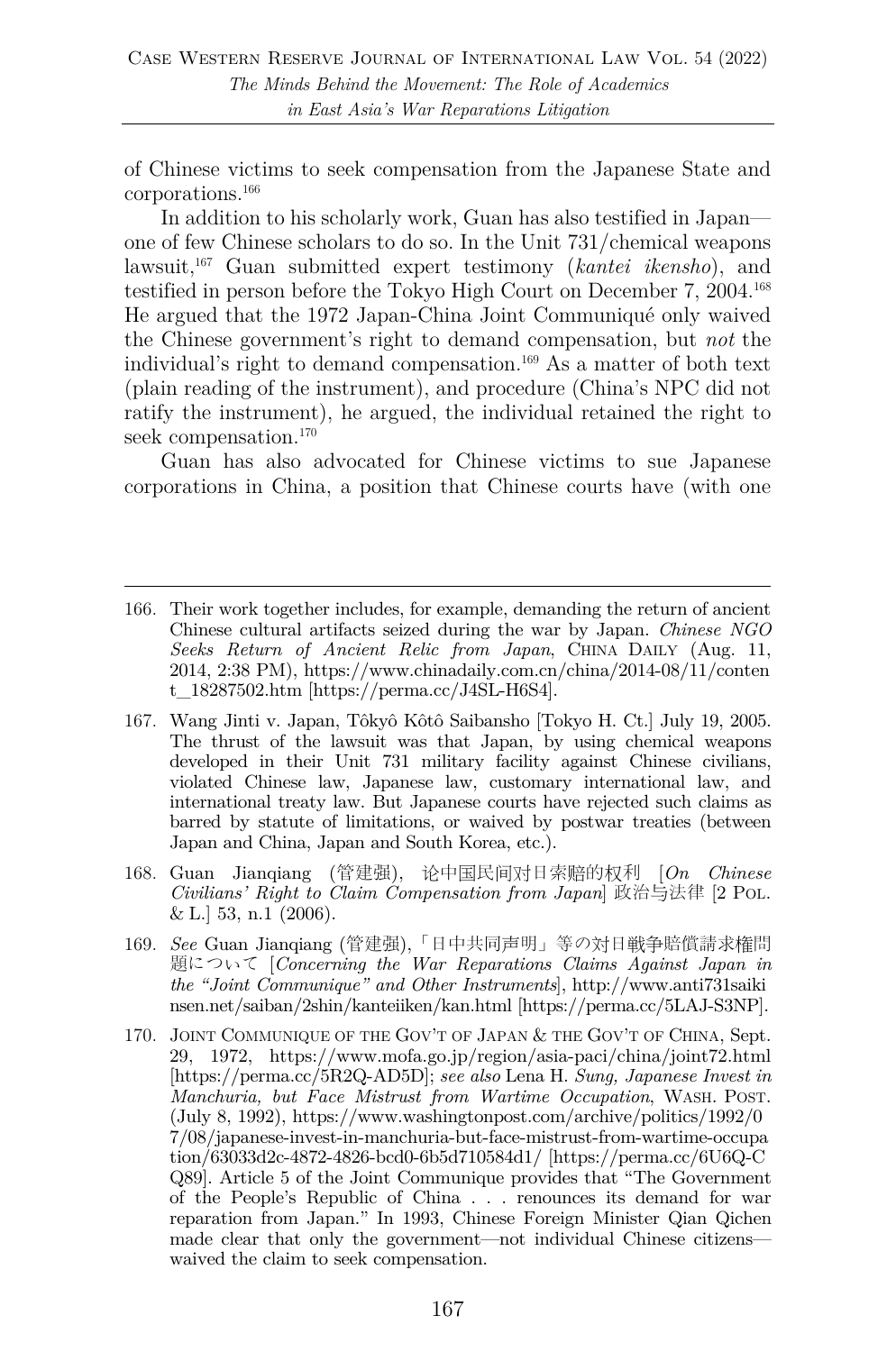exception<sup>171</sup>) not accepted.<sup>172</sup> According to Guan, resort to Chinese courts will not only help the victims, but also maintain the prestige of the Chinese government, which has played a very limited role in the war reparations debate.<sup>173</sup> Guan used his affiliation at East China University of Law and Political Science to set up a fund to raise money for Chinese wartime forced laborers.174

## IV. CONCLUSION

The rise of war reparations litigation in East Asia owes much to a group of dedicated lawyers in Japan, and their transnational networks in Taiwan, China and Korea. At the same time, academics have supported this socio-legal movement through research, advocacy, and expert testimony in court hearings. One might say that two academics based in Japan launched the war reparations movement in the 1970s, when Professors Miyazaki and Ông formed the Consideration Committee; the Committee supported and guided the Taiwanese veterans' lawsuit from 1977 to 1992.

From that time forward, other academics grew interested in war reparations based on their various life experiences: Utsumi Aiko as a social historian teaching in Indonesia, Tanaka Hiroshi as a Sinologist hearing about Chinese forced labor in the news, Onuma Yasuaki as an international lawyer questioning received wisdom from the Tokyo Tribunal, and Tong Zeng as a graduate student in international law. Once interested in a particular issue, academics often support other facets of the movement. For example, Onuma's interest in the postwar Tokyo Tribunal led him to rethink Japan's own role in the war, and more particularly about the damage done to Asian people, including Koreans on Sakhalin, and "comfort women."175 Tanaka Hiroshi has been

174. *Id.*

<sup>171.</sup> A Shanghai court accepted a case against Mitsui in 2014. *See Mitsui O.S.K. Paid ¥4 Billion over Ship Seizure in China*, JAPAN TIMES (Apr. 24, 2014), https://www.japantimes.co.jp/news/2014/04/24/national/mitsui -o-s-k-paid-¥4-billion-ship-seizure-china/ [https://perma.cc/78H6-XPUW].

<sup>172.</sup> Yuan Meng (袁蒙), 中国法院管辖审理对日索赔案意义重大 [*Jurisdiction of Chinese Courts Holds Great Significance for Civil Claims Against Japan*], 中国青年报 [CHINA YOUTH DAILY] (Sept. 19, 2016), http://cjkeizai. j.people.com.cn/n1/2016/0919/c368507-28724403.html [https://perma.cc /L3CF-NXQ3].

<sup>173.</sup> *See id.*

<sup>175.</sup> *See, e.g.*, Onuma Yasuaki, *Japanese War Guilt and Postwar Responsibilities of Japan*, 20 BERKELEY J. INT'L L. 600 (2002).